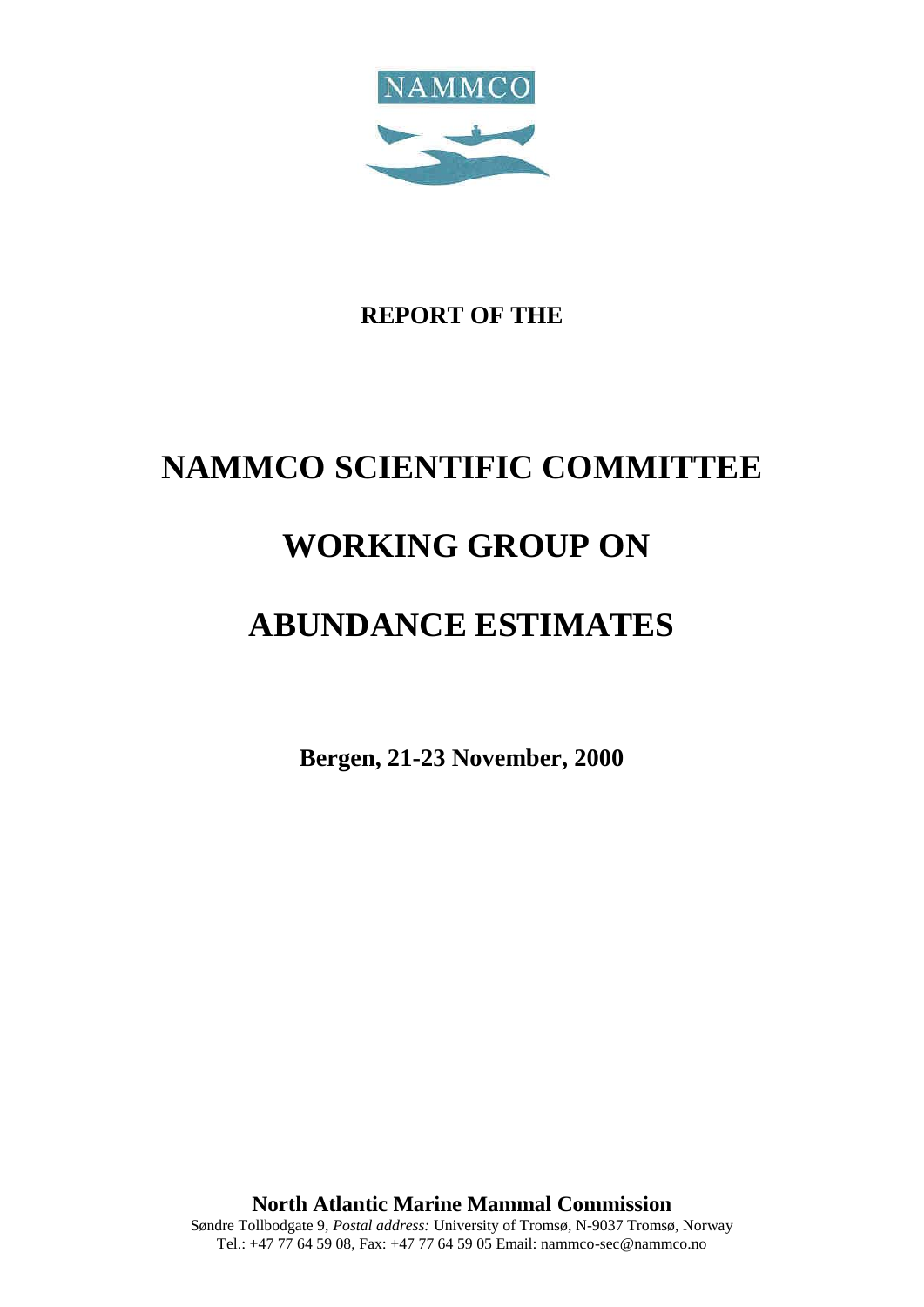# **NAMMCO SCIENTIFIC COMMITTEE WORKING GROUP ON ABUNDANCE ESTIMATES**

#### **1. OPENING REMARKS**

Chairman Nils Øien welcomed all participants to the meeting (see Appendix 1). He reviewed the terms of reference for the Working Group.

At its 1999 meeting, the NAMMCO Council noted that abundance estimates from NASS-95 have not been completed for some species. The Council therefore recommended that the Scientific Committee complete abundance estimates for all species, as part of its efforts to monitor the abundance of all species in the North Atlantic.

In response, at their meeting in 2000 the Scientific Committee reviewed the present status of analyses and publications from NASS-95, 89 and 87 as well as West Greenlandic aerial surveys. For the most recent survey (NASS-95), only the abundance estimate for minke whales in the Norwegian survey area has been published in the primary scientific literature. Abundance estimates for some other species have been calculated and accepted by the NAMMCO Scientific Committee. For other species, no abundance estimates have been calculated or published. Abundance estimates have been published from the earlier NASS surveys for most species. Only abundance estimates for the target species (minke and fin whales) of the West Greenland aerial surveys have been published.

The Scientific Committee agreed that further analyses of the abundance of non-target species (i.e. all but minke, pilot, fin and sei whales) from the NASS-95 survey should be conducted if they are warranted. However, as the survey was not optimised for these species, it was recognised that the design and conduct of the survey would make this possible to a varying degree, depending on both the species and area in question. The Scientific Committee agreed to reactivate the Working Group on Abundance Estimates to prioritise and carry out further analyses from NASS-95, and this task comprised the first part of the meeting.

At its 1999 meeting, the NAMMCO Council also recommended that the Scientific Committee continue its efforts to co-ordinate future sighting surveys and analyses of the results from such surveys in the North Atlantic. Priority species should be minke whales and fin whales, and the Council recommended that the survey design be optimised for these species. The survey should also be optimised to cover those areas where abundance estimates are most urgently required. In 2000, the Scientific Committee agreed to assign this co-ordinating role to this Working Group, and this task comprised the second part of the meeting.

#### **2. ADOPTION OF AGENDA**

The Draft Agenda (Appendix 2) was adopted without changes.

#### **3. APPOINTMENT OF RAPPORTEUR**

Daniel Pike, Scientific Secretary of NAMMCO, was appointed as Rapporteur for the meeting.

# **4. REVIEW OF AVAILABLE DOCUMENTS AND REPORTS**

The documents considered by the Working Group are listed in Appendix 3. In addition, working papers from previous meetings of the Working Group, and other published documents, were also available as needed.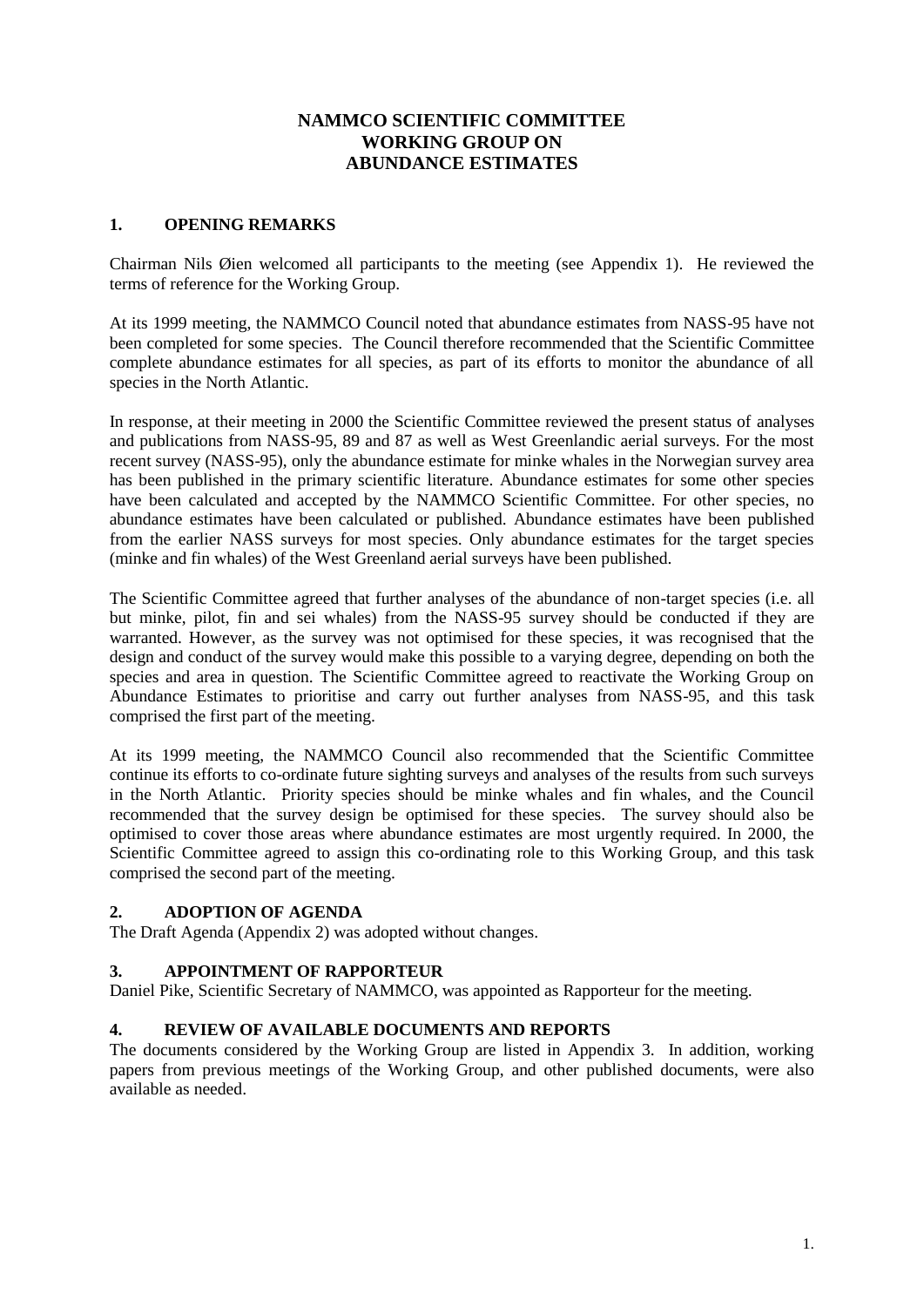#### **5. STATUS OF ANALYSES FROM NASS 95**

Working paper SC/9/AE/4 provided a summary of the status of the analyses for each species from NASS-95. The Working Group used this and other information contributed by members to assess the need and potential for further analyses of NASS-95 data.

#### **5.1 Minke whale**

#### *Present status of analyses*

#### *Norwegian area*

An estimate has been accepted by both the NAMMCO and IWC Scientific Committees, and has been published (Schweder *et al.* 1996).

#### *Icelandic aerial survey*

Dr David Borchers gave a presentation on the discrepancies between the estimate from the aerial survey done in 1987 from Hiby *et al.* (1989) and that from Borchers *et al.* (MS 1997). The latter estimate was more than double that of Hiby *et al.* (1989). He concluded that the abundance estimate of Borchers *et al.* (MS 1997) was probably positively biased because it neglected errors in measuring angles of declinations. Hiby *et al.* (1989) used duplicate sightings to estimate the magnitude of the measurement errors and had incorporated this into their analysis.

Observer error in distance estimation is a much more severe problem for surveys using cue counting than for those using line transect methods. Borchers presented results of some simple simulations which indicated that positive bias of 100% or more can result if observation error is large. The effect of observation error depends on how wide a shoulder the true detection function has; the narrower the shoulder, the greater the bias for a given level of observation error. This emphasises the need for extreme diligence in obtaining accurate measures of angles of declination in a survey using cue counting.

No duplicate sightings were available from the NASS-95 aerial survey, so bias due to observation error could not be evaluated. Borchers *et al.* (MS 1997) fitted a detection function with a wide shoulder in their analysis, which is less susceptible to bias than a detection function with a narrower shoulder. Nevertheless, the estimate was about 1.8 times that from NASS-87 (Borchers *et al*. 1997) for roughly the same area of coverage. For the reasons given above, the latter estimate might also be positively biased. It was noted that there were problems with the training and performance of the observers during the NASS-95 aerial survey.

In discussing this information the Working Group concluded that the estimate for the NASS-87 Icelandic aerial survey provided in Borchers *et al.* (MS 1997) was very likely positively biased. Although bias in the NASS-95 aerial survey estimate cannot be evaluated with certainty, it too is highly likely to be positively biased.

The Working Group noted that the NAMMCO Scientific Committee had concluded that the NASS-95 aerial survey estimate (Borchers *et al.* MS 1997) was the best available estimate for this area (NAMMCO 1998). Given its discussion above, the Working Group agreed that the NASS-95 aerial survey estimate was problematic and some members believed that it should not be considered as an acceptable estimate for this survey area. Although it had identified some further work to be carried out (see below), it did not believe that this would resolve the problems with the 1995 estimate. The Working Group agreed that it was most profitable to ensure that the planning for the 2001 survey avoided the identified problems such that the resultant estimate is acceptable (see Item 10)

#### *Icelandic and Faroese ship surveys*

The estimate of abundance for minke whales from the Icelandic and Faroese components of the NASS-95 survey was developed at the 1997 meeting of this Working Group. Unfortunately there is no documentation of this estimate other than a tabular presentation of the numbers by block in the report of the Working Group (NAMMCO 1998). As this estimate forms part of the estimate for the Central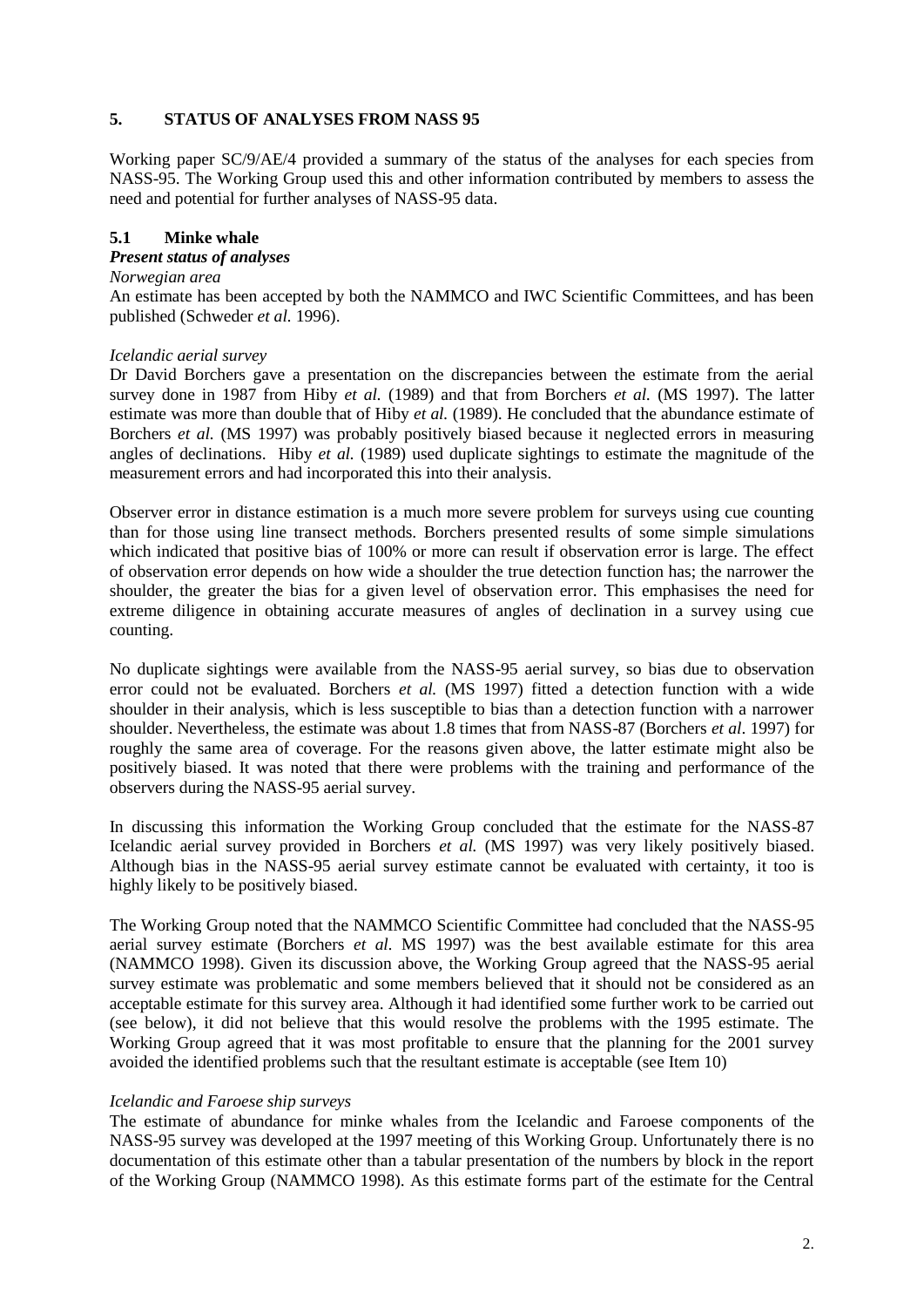Stock accepted by the NAMMCO Scientific Committee (NAMMCO 1999), the Working Group recommended that a document describing this analysis should be developed and published as a high priority.

A component of the Icelandic shipboard data on minke whale abundance in the CM Small Area northeast of Iceland has been analysed in combination with Norwegian data from the same Small Area in a working paper presented to the IWC Scientific Committee (Borchers *et al.* MS 1998). The IWC Scientific Committee concluded that the estimate would be suitable for use within the Revised Management Procedure (IWC 1999).

# *Further analyses required*

#### *Icelandic aerial survey*

The distributions of the declination angles should be investigated to determine if there is evidence of rounding error. A simulation study to determine the sensitivity of the 1995 aerial survey estimate of abundance to various magnitudes of observer error should also be carried out.

#### *Icelandic and Faroese ship survey*

The analysis of these data should be documented and published.

# **5.2 Fin whale**

#### *Present status of analyses*

Estimates for all areas have been accepted by the NAMMCO Scientific Committee (NAMMCO 1998), but have not been published in a scientific journal. Estimates for species other than minke whales from Norwegian data are presently being re-evaluated, and the intention is to publish results for several species in a single paper. A working paper detailing the Icelandic and Faroese estimates (Borchers and Burt MS 1997) was evaluated by this Working Group in 1997.

#### *Further analyses required*

The re-evaluation of the Norwegian analysis should be completed and published. The analyses for the Icelandic and Faroese areas should be published as soon as feasible.

# **5.3 Sei whale**

#### *Present status of analyses*

There were too few sightings in the Norwegian and Faroese areas to develop an abundance estimate. A working paper detailing the Icelandic estimate (Borchers and Burt MS 1997) was evaluated by this Working Group in 1997.

#### *Further analyses required*

The analysis from the Icelandic area should be published as soon as feasible.

# **5.4 Pilot whale**

#### *Present status of analyses*

There were too few sightings of this species to develop an estimate for the Norwegian survey area. An estimate for the Icelandic and Faroese areas has been developed in the form of two working papers (Borchers *et al*. MS 1996, Burt and Borchers MS 1997) and accepted by the NAMMCO Scientific **Committee** 

#### *Further analyses required*

The analyses for the Icelandic and Faroese areas should be published as soon as feasible, including distributional data from the Norwegian survey.

# **5.5 Humpback whale**

#### *Present status of analyses*

An abundance estimate for the Norwegian area has been developed but is presently being re-evaluated. There were no observations of humpback whales in the Faroese area.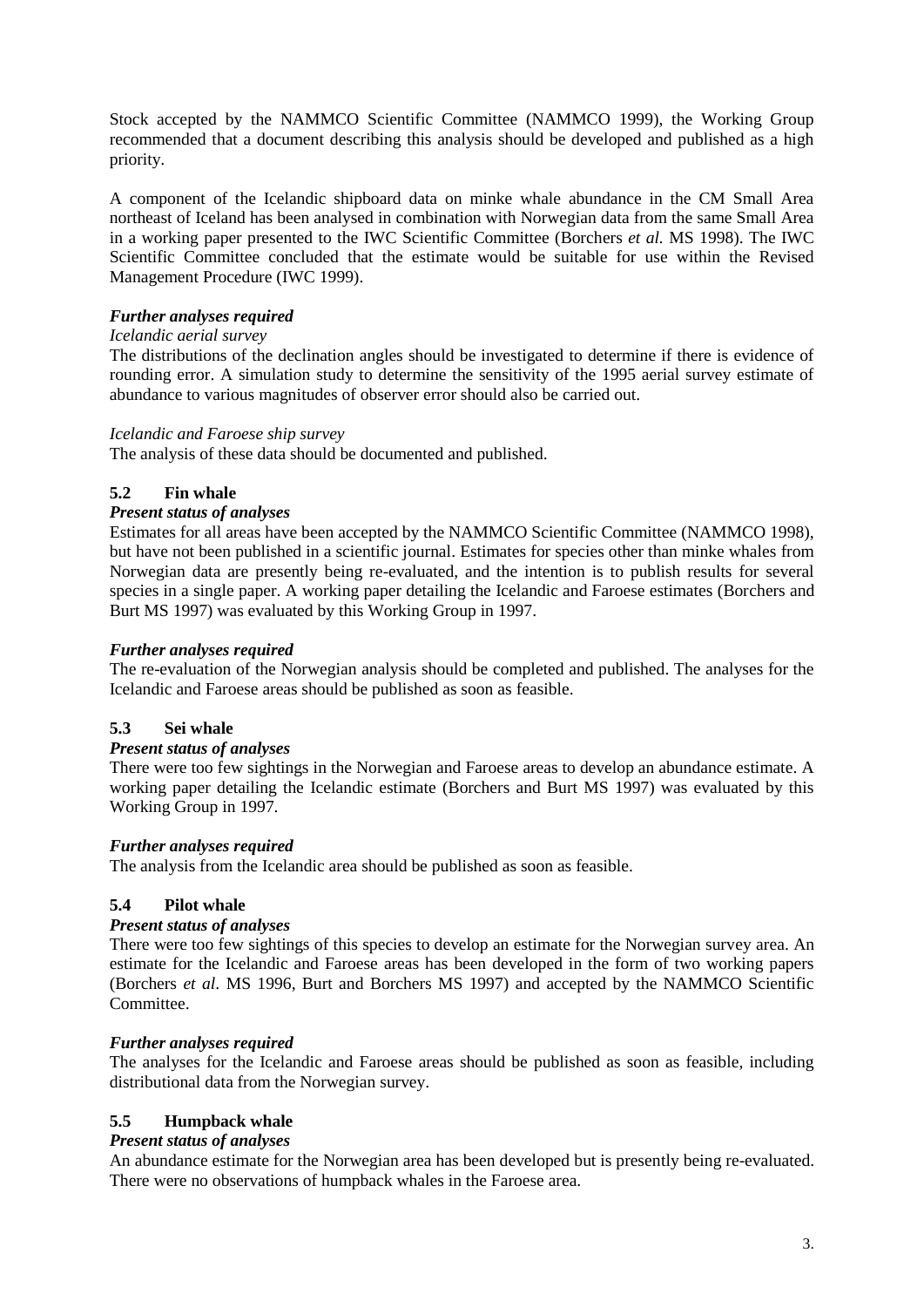An abundance estimate for the Icelandic survey area was presented in SC/9/AE/5. A total of 252 sightings of 381 humpback whales were made in the Icelandic survey area. These data were analysed by conventional line transect methodology using the program Distance (Thomas *et al.* 1998). The analysis was stratified by survey block and two Beaufort sea state categories, but estimates of effective strip half-width and mean group size were pooled over these stratification factors. A simple blockstratified analysis was also presented. Both analyses resulted in a point estimate of about 15,000 whales for the survey area, but the precision was much higher for the dual-stratified estimate (95% CI 4,299 - 49,960 for the block-stratified estimate, and 9,675 - 24,093 for the dual-stratified estimate). However, it was noted that the variance in the latter estimate was underestimated to an unknown degree because observations under high and low Beaufort conditions were not independent, and that the estimate of variance will require revision.

In 1995, there were about four times as many sightings, and the resultant point estimate is much higher than that from the NASS-87 (Gunnlaugsson and Sigurjónsson 1990), and also higher than the estimate for the entire North Atlantic from the YoNAH mark-recapture study (Smith *et al*. 1999). A change in the distribution of whales between the 1987 and 1995 surveys was also noted. In 1987, most sightings of humpback whales were made off western Iceland, with a lesser proportion made off eastern and northern Iceland (Sigurjónsson and Gunnlaugsson 1989). In 1995, while sightings were still made off western Iceland, over 50% of the sightings were made in Block 5 off eastern Iceland.

In discussing this estimate, the Working Group noted that the estimate is heavily influenced by the high numbers seen on 1 transect in block 5 off eastern Iceland. While this is an unavoidable consequence of the clumped distribution of humpback whales in this area, it will result in a very high variance for the abundance estimate. As humpback whales are not a priority for the NASS surveys, it is unlikely that a more appropriate survey design for this species will be adopted.

#### *Further analyses required*

#### *Norwegian area*

The re-evaluation of the estimate for the Norwegian area should be completed and submitted for publication as soon as feasible.

#### *Icelandic area*

A further illustration of the sightings and effort by Beaufort sea state category is required, and could probably best be presented as a coded map. The estimate of variance for the dual-stratified estimate should be re-calculated to account for the non-independence of observations across Beaufort categories. Alternatively, this could be done by treating Beaufort sea state as a covariate in the analysis.

#### **5.6 Blue whale**

#### *Present status of analyses*

There were too few sightings in the Norwegian and Faroese areas to warrant analysis. There were 44 sightings of 65 blue whales in the Icelandic survey area (Sigurjónsson *et al.* MS 1996). However it was noted that not all of these were confirmed sightings of blue whales, but that some were recorded as "like blue" whales. Similarly, an unknown proportion of the many whales recorded as "like fin" whales may have been blue whales. Even if a small proportion of these were blue whales, this would have a major effect on the accuracy of the analysis. These data have not been analysed.

#### *Further analyses required*

The proportion of confirmed vs. "like" blue whales in the Icelandic data should be determined. It can then be decided if further analyses are warranted.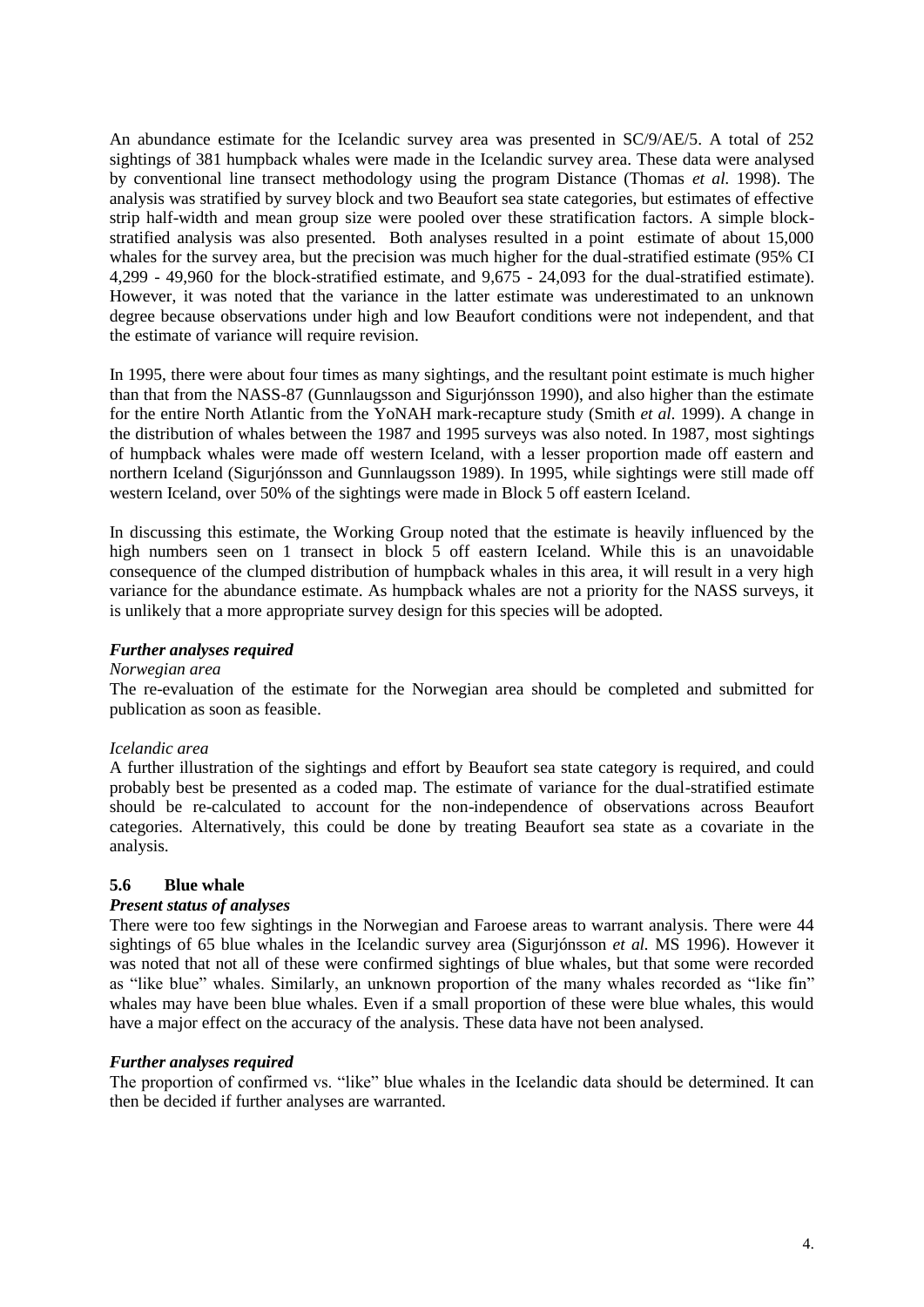# **5.7 Sperm whale**

#### *Present status of analyses*

There were 53 primary sightings of sperm whales in the Norwegian survey area. These data have been analysed but the analysis is being re-evaluated.

There were 76 sightings of 95 animals in the Icelandic area (Sigurjónsson *et al.* MS 1996), and 3 sightings of 3 animals in the Faroese area (Desportes *et al* MS 1996). These data have not been analysed. The Working Group noted that the assumption that all animals are seen on the trackline is certainly false for this deep-diving species, and that correcting for this is problematic. Any estimates produced from conventional line transect methods will therefore be negatively biased. Nevertheless such estimates may be useful as illustrations of the distribution and relative abundance of this species.

#### *Further analyses required*

The Working Group recommended that standard line transect analyses should be completed for this species in the Norwegian and Icelandic areas.

#### **5.8 Killer whale**

#### *Present status of analyses*

There were 38 sightings of this species in the Norwegian survey area, primarily in the Norwegian sea. An abundance estimate has been developed but is presently being re-evaluated. There were 8 sightings of 53 animals in the Icelandic area, and no sightings in the Faroese area. These data have not been analysed.

#### *Further analyses required*

The Working Group noted that the sample size was rather low and that there may be problems with group size estimation that will preclude development of a reliable abundance estimate. Nevertheless it would be potentially valuable to analyse all areas simultaneously and perhaps to combine all the NASS surveys to get a synoptic view of distribution and relative abundance over the entire survey area.

#### **5.9 Northern bottlenose whale**

#### *Present status of analyses*

There were 3 sightings in the Norwegian area, 26 sightings of 95 animals in the Icelandic area and 17 sightings of 68 animals in the Faroese area. These data have not been analysed. The Working Group noted that abundance estimation for this deep-diving species would suffer from the same problems noted for sperm whales above. It was also noted that the distribution of this species was extremely clumped in the Faroese area.

#### *Further analyses required*

The Working Group recommended that a standard line transect analysis in the Faroese and Icelandic areas should be conducted as an illustration of the distribution and relative abundance of this species.

#### **5.10 Harbour porpoise**

#### *Present status of analyses*

There were more than 100 sightings of this species in the Norwegian area, primarily in the North Sea. An analysis of these data will be completed in the near future.

There were 5 sightings of 6 animals in the Faroese area, and 9 sightings from the Icelandic shipboard survey. There were many more sightings from the Icelandic aerial survey. These data have not been analysed. The Working Group considered that it might be valuable to conduct further analyses on the Icelandic aerial survey data, with a view to approximating the distribution and abundance of this species in the area. Other surveys have shown that aerial surveys are only reliable in Beaufort sea conditions of 2 or less for this species, so the data would have to be restricted. Estimates of the proportion of animals seen on the trackline are available from other surveys and could potentially be applied to the Icelandic data.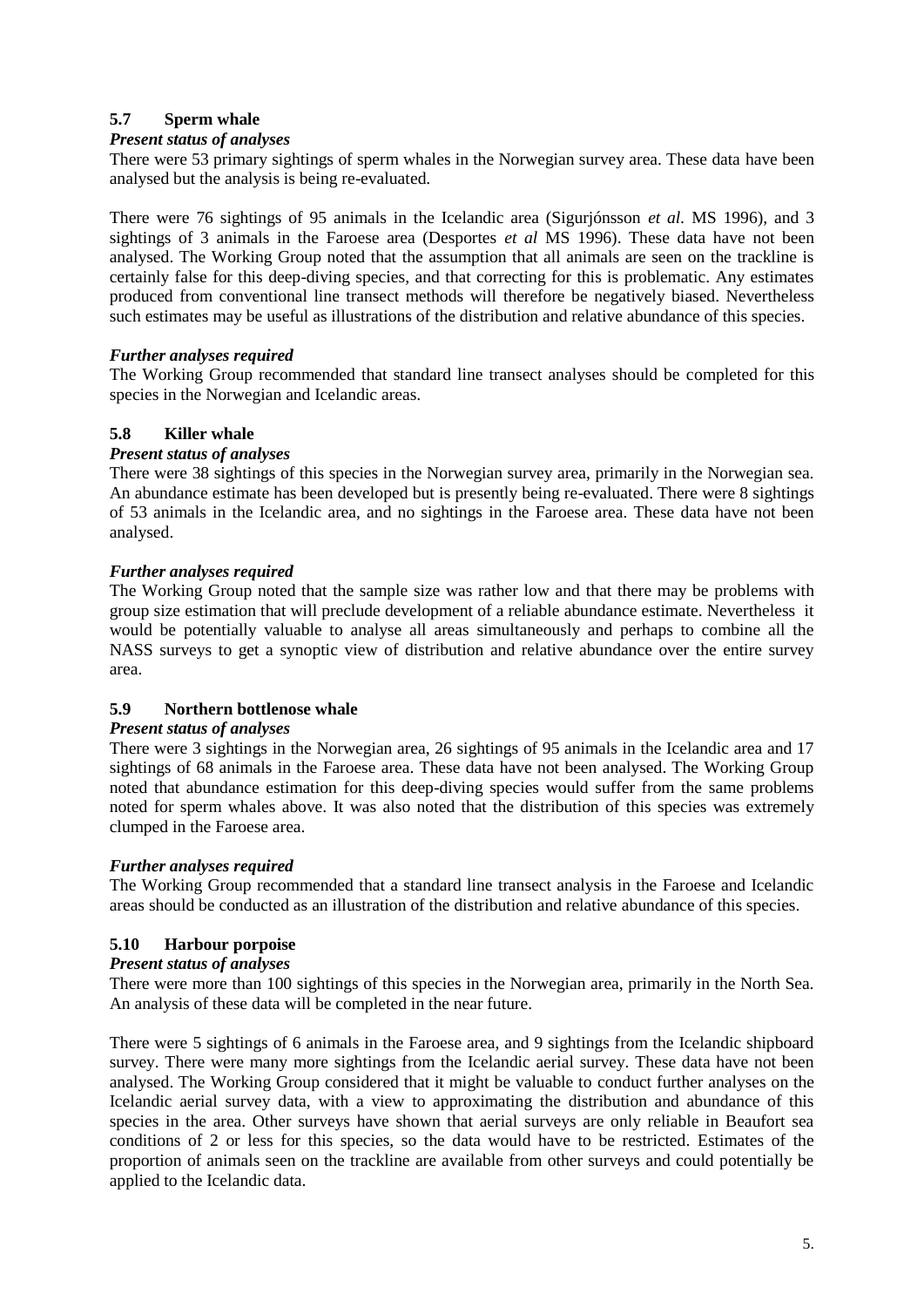#### *Further analyses required*

The Working Group recommended that the data from the Icelandic aerial survey should be reviewed to determine if there are sufficient observations under Beaufort conditions of 2 or less to warrant analysis.

### **5.11 Small Delphinidae**

#### *Present status of analyses*

The Norwegian components of the NASS-95 survey were conducted in passing mode and it was not possible to identify dolphins to species in most cases. There were 180 sightings of dolphin groups. These data have been analysed and presented to the IWC Scientific Committee in a working paper (Øien MS 1996), but have not been published.

The Faroese and Icelandic components of the NASS-95 survey were conducted in delayed closure mode and more effort was made to identify dolphins to species. Sigurjónsson *et al*. (MS 1996) reported 39 sightings of 486 white-sided dolphins, 106 sightings of 1054 white-beaked dolphins and 174 sightings of 1020 unidentified dolphins in the Icelandic area. There were 27 sightings of 341 white beaked dolphins, 106 sightings of 817 common dolphins, 7 sightings of 142 bottlenose dolphins and 60 sightings of 290 unidentified dolphins in the Faroese area (Desportes *et al.* MS 1996).

In 2000 the Scientific Committee noted that previous NASS surveys in the Faroes and Icelandic areas offered the best available opportunities to develop information on the distribution and at least relative abundance of these species. The Working Group considered that the problems of uncertain species identification, uncertain group size estimation, and possible responsive movement of these species would present significant problems for abundance estimation. Nevertheless it was considered that such an analysis would be worthwhile because it would provide a first approximation of the distribution and abundance of this species.

#### *Further analyses required*

The Faroese component of the survey was conducted in double-platform mode, and therefore offers some opportunity to deal with the problems of responsive movements and animals missed by the observers. The Icelandic component was conducted in single platform mode and therefore these problems cannot be addressed. There were many unidentified sightings in both areas, but it is possible that some of these sightings might be dropped if they are far from the trackline, and that a method of allocating to species according to the prevalence of known-species animals by area might be developed. The analysis will in any case be "non-standard" and will therefore require more time than usual. It was estimated that the analysis would require up to 3 months of consultant time, at a total cost of approximately NOK 150 K. A more standard or partial analysis could be done for less. As a first step, the Icelandic members agreed to inspect the data for these species to determine if further analyses are feasible.

An analysis of the common dolphin data from the Faroese survey will be conducted in the near future.

#### **6. PLAN FOR CARRYING OUT REQUIRED ANALYSES: WHO WILL DO WHAT, WHEN?**

The Working Group developed a prioritised workplan for carrying out further required analyses, and for developing and submitting papers detailing the results of the survey (Table 1). The re-analysis of the Icelandic aerial survey minke whale data, and the documentation of the Icelandic and Faroese shipboard survey for minke whales, were accepted as the highest priority by the Working Group. Abundance estimates from previous analyses of these data have already been accepted by the NAMMCO Scientific Committee and used in the assessment of the Central Stock of minke whales, so the revision of these data might have management implications. The analysis of the Icelandic and Faroese data on *Lagenorhynchus* dolphins was also given high priority because of the importance assigned these species by NAMMCO Council. Other species and areas were considered of somewhat lesser priority.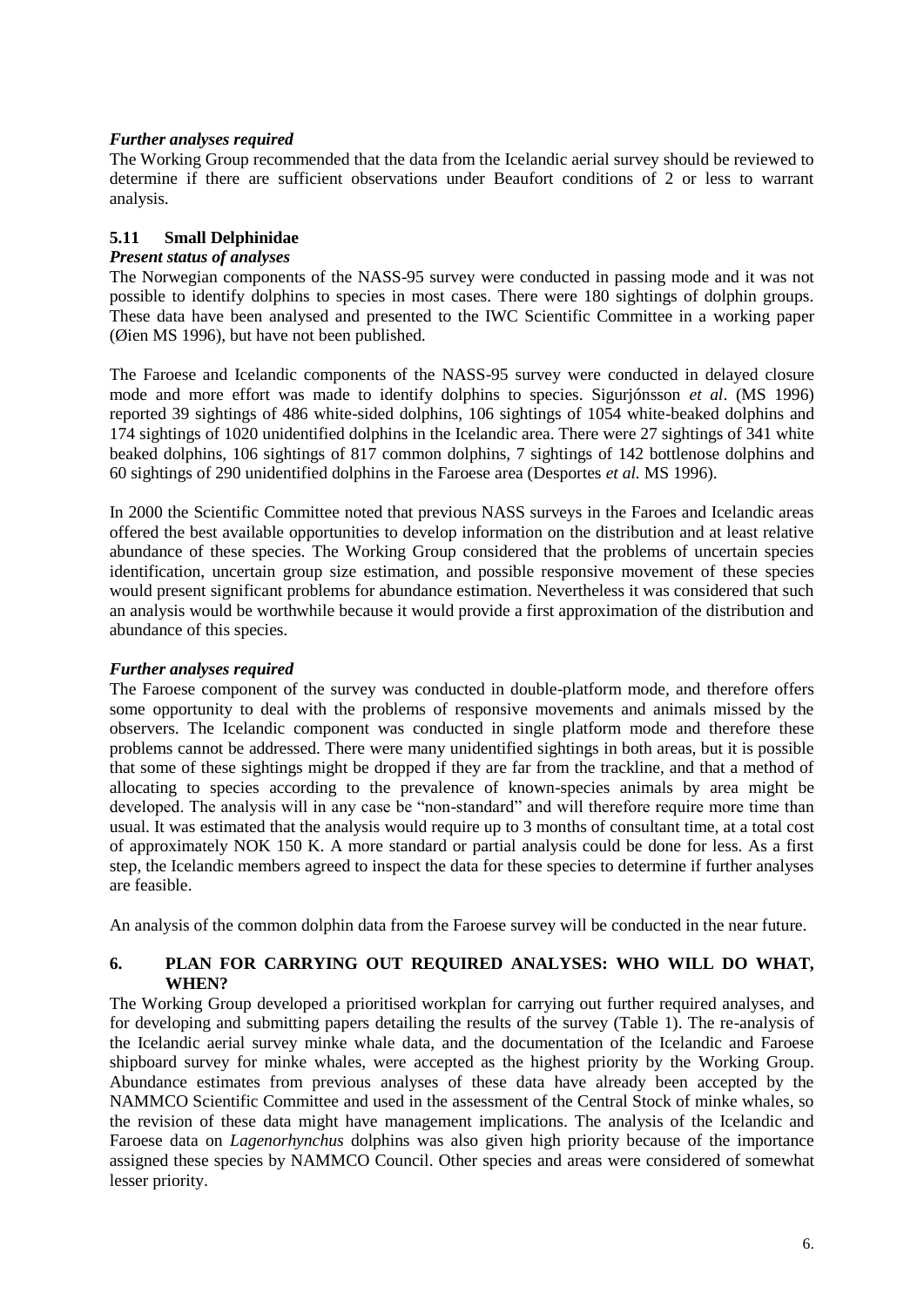July 1 2001 was accepted as a target date for submission of papers for publication. However it was recognised that this will depend on the availability of funding and manpower to carry out required analyses and for writing the papers. It was considered preferable to combine the publications in one volume if possible. Donovan indicated that the subject matter was appropriate for the *Journal of Cetacean Research and Management (JCRM)*. He noted that subject to the normal review process and timing considerations, it should be possible to include all NASS-95 papers in the same JCRM issue.

### **7. IDENTIFICATION OF PRIORITY SPECIES FOR NASS-2001**

Minke whales will continue to be of highest priority for the Norwegian component of the surveys, while minke whales and fin whales will be of highest priority in the Icelandic, Faroese and Greenlandic areas. Humpback whales were identified as a secondary priority for the Icelandic and Greenlandic surveys.

#### **8. PRESENT SURVEY PLANS OF NATIONAL RESEARCH PROGRAMMES**

#### **8.1 Faroes**

The survey will be carried out with one vessel with approximately 28 sea days. The main area of interest is the Faroese Exclusive Economic Zone (EEZ), but the survey area will be defined in cooperation with the other partners. As in previous surveys, a double-platform tracker configuration and delayed closure mode will be used. A crew of 10 observers will be required for the survey. Other activities such as biopsy and bird surveys will be considered but only insofar as they can be done without detraction from the cetacean survey.

# **8.2 Greenland**

Survey plans for large cetaceans in Greenland are coupled to the development of a long-term monitoring program aimed at providing data for the Aboriginal Whaling Management Procedure being developed by the IWC. The present plan for 2001 is for a vessel survey with about 3 weeks of ship time. The area of interest will be the inshore waters of Western Greenland from Kap Farvel north to approximately Sisimiut. The preferred time will be August to September, as this is considered to be the time of greatest minke whale abundance and most stable weather in western Greenland. Plans for the survey will be finalised at a workshop to be held in Seattle in December 2000.

The Working Group noted that the objectives of the Greenlandic survey will be somewhat different from those of the other jurisdictions, which might limit the potential for co-ordination. However, given the potential benefits of such co-ordination, which had not been achieved in previous NASS surveys, the Working Group recommended that the Greenlandic authorities take all possible measures to coordinate the timing, area and methodology of the Greenlandic survey with NASS-2001.

# **8.3 Iceland**

Icelandic survey plans are similar to those for 1995 and 1987. Two vessels will be used with approximately 72 days of time. Inshore waters will be surveyed by plane, with about 100 hours dedicated to the survey. The survey area will be defined in concert with the other partners. There is a desire to increase the effectiveness of the survey for small cetaceans insofar as this does not detract from its effectiveness for the target species.

#### **8.4 Norway**

Norway has a six-year rotational monitoring program designed to produce abundance estimates for the small areas EB, EC, ES, EN and CM to be used in calculating catch limits by the Revised Management Procedure. The year 2001 is set aside for supplementary coverage of areas which have received less coverage than originally planned. Two blocks in the southeastern Barents Sea (GA and KO) were missed in 2000 and must be covered this year. This will leave approximately six vessel weeks for survey in other areas, with the priority being those blocks that have received less coverage than originally planned. As some of these blocks are adjacent to Faroese and Icelandic areas of interest, this should contribute to an extension of the total survey area. The Norwegian survey will be conducted in passing mode in a double platform configuration.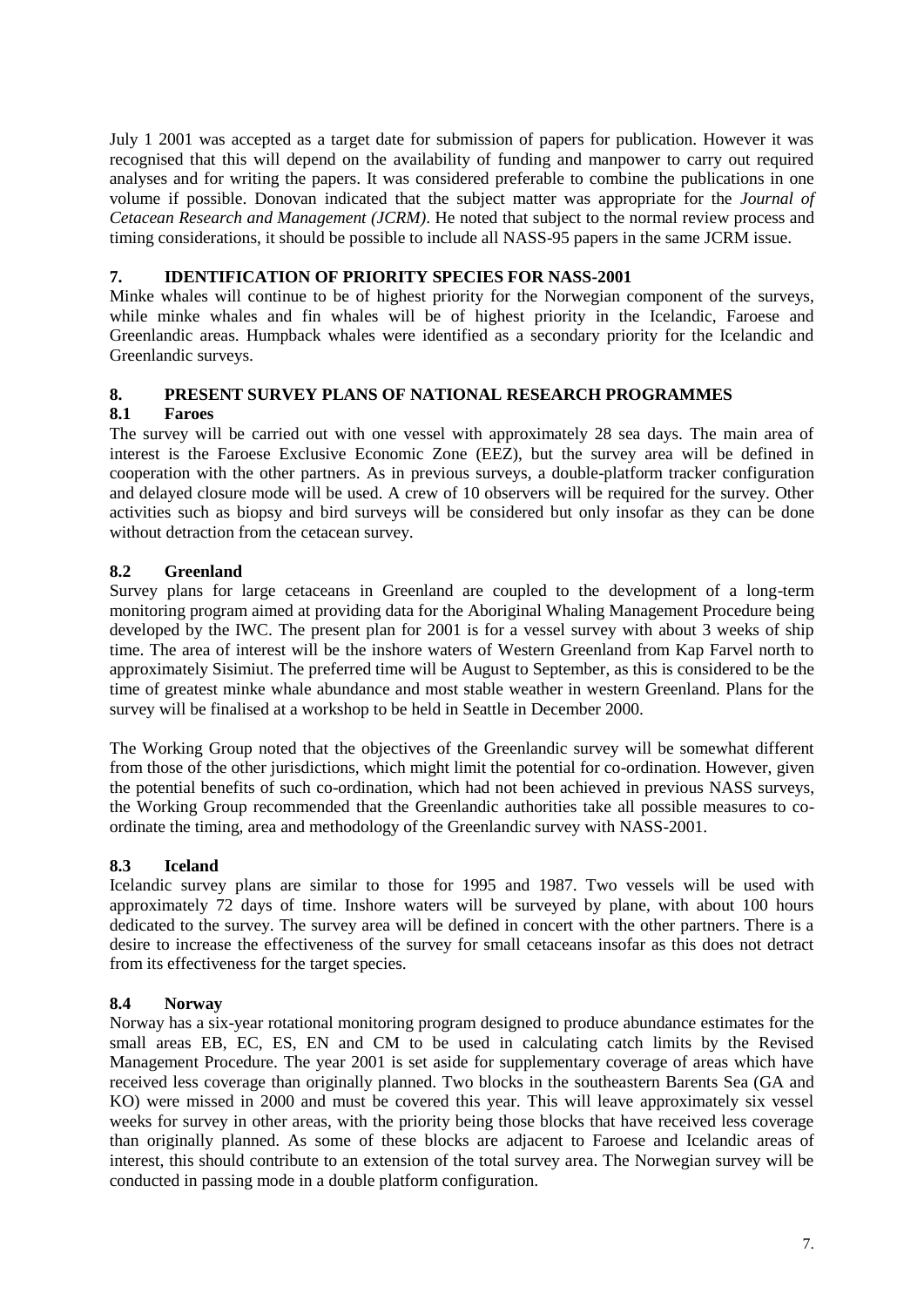# **8.5 Others**

Members of the working group will contact officials in the USA and Canada to determine if there are any plans for cetacean surveys in 2001 that might be coordinated with NASS-2001. It was also noted that there are tentative plans for another SCANS survey no earlier than 2002, which should cover portions of the North Sea and waters west of the British Isles.

# **9. CO-ORDINATION OF SURVEY EFFORT**

# **9.1 Timing**

The Working Group agreed that consistent timing was important to the success of the survey. Since 3 jurisdictions (Iceland, Faroes, Norway) agreed that July was the most appropriate month for the survey, it was agreed to centre the survey around mid-July. Greenland will re-consider its plan to survey in August or September in order to co-ordinate more closely with NASS-2001.

# **9.2 Coverage**

To determine the appropriate survey area, the Working Group examined the locations of the sightings of minke and fin whales from NASS-95 and NASS-87. It was considered desirable to cover the coastal waters around Cape Farewell in southern Greenland, as this area is a border between two putative stock areas. It was agreed that Norwegian coverage should be concentrated on the North Sea, while the Icelandic area will include the Jan Mayen (JMC) area. The Faroese portion of the survey will include the Faroese EEZ and adjacent areas. The survey area for NASS-2001 is shown in Fig. 1.

# **9.3 Potential for increasing survey coverage**

See 8.5.

# **9.4 Funding issues**

It was considered unlikely that additional funding for the survey could be found in the limited time available.

# **10. METHODOLOGY**

# **10.1 Platforms**

The survey area will be covered by ship, except for the inshore Iceland area, which will be covered by plane as in previous NASS surveys. It is presently intended that the Greenlandic area will be covered by ship. The Working Group recommended that the Greenlandic survey planning group should give careful consideration to the most appropriate survey platform for this area.

# **10.2 Survey modes**

For both the aerial and ship surveys, it was considered essential that a detailed written protocol be developed. This could be easily adapted from available protocols for other surveys. The protocols for NASS-2001 will be developed by an intersessional subcommittee of the Working Group.

# *Ship survey*

Norway has used a double-platform configuration in previous NASS surveys and the Faroes did the same in the last survey. The Icelandic surveys have been conducted using a single platform, as the main target has been fin whales and it has been assumed that all animals on the trackline are seen. The Working Group agreed that a two-platform configuration will be used by all vessels in 2001. While this will result in increased cost over a single-platform configuration, it has significant advantages including generating data to estimate  $g(0)$  for both target and non-target species, and to account for responsive movements. It will also assist in species identification and group size estimation.

The Norwegian component of the survey will be conducted in passing mode to maintain consistency with their monitoring program. A delayed closure mode will be used in the Faroese and Icelandic components, with pre-defined rules for closure. In general, the procedure will be to close on all large whales of uncertain identity within 2.5 nm of the trackline in low density areas. In high density areas, a certain proportion of survey time will be allocated to closures, and closures will be conducted on a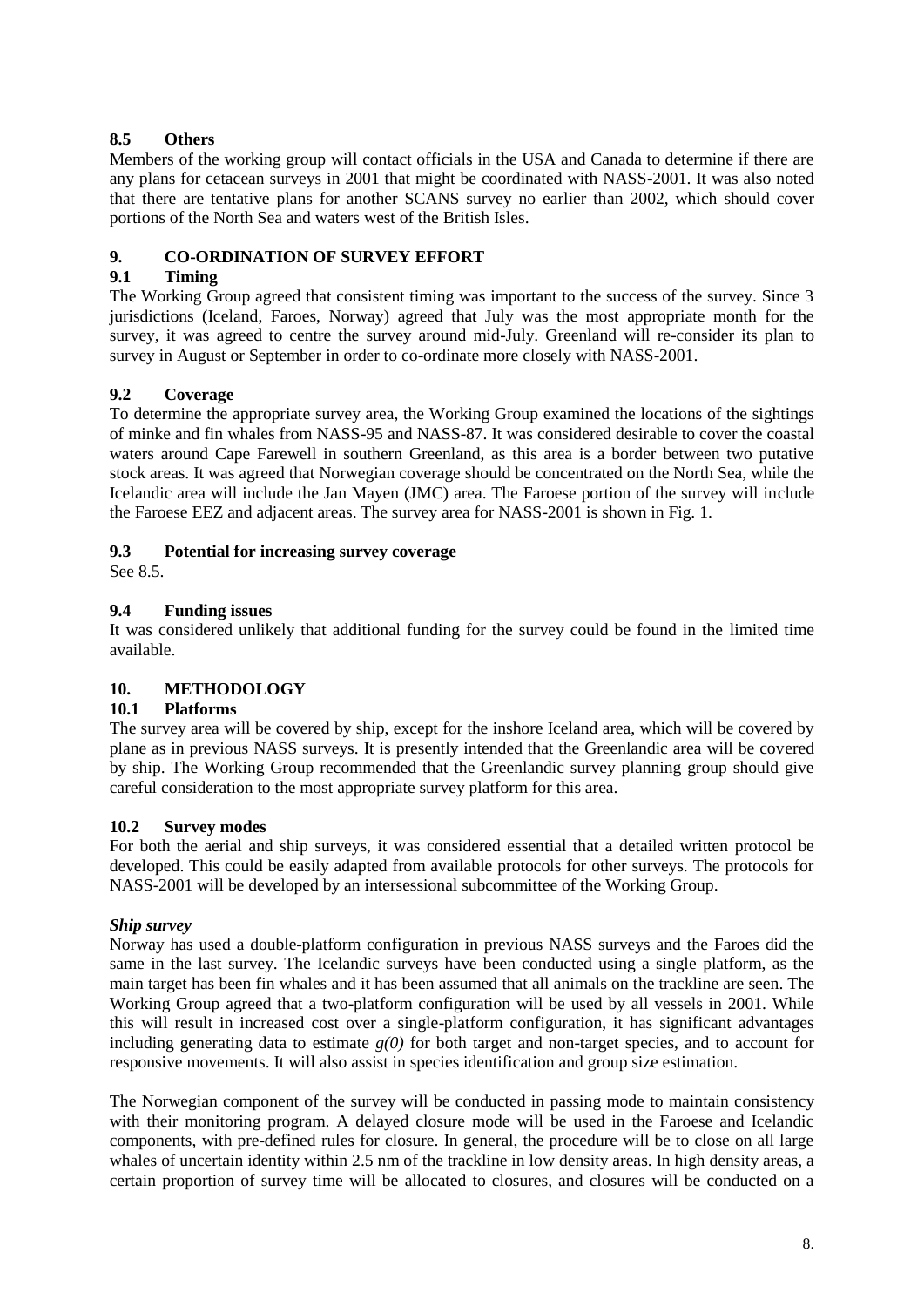systematic basis (e.g. every fifth sighting) on large whales within 2.5 nm of the trackline. The frequency of closures will be varied in response to animal density and available survey time, and this will be left to the discretion of the cruise leader.

### *Aerial survey*

The aerial survey will use the cue-counting approach (Hiby and Hammond 1989) for minke and fin whales. An independent observer mode will be used throughout. A detailed survey protocol will be developed intersessionally.

#### **10.3 Stratification and coverage**

Figure 1 shows the block structure agreed upon by the Working Group. The Icelandic area was divided into high and low effort blocks according to the expected densities of minke and fin whales based on previous surveys. Table 2 shows the effort allocation to each block. Tracklines will be established at a later date. Factors to be taken into account include the expected movement of some species from south to north and the co-ordination of survey effort on either side of block boundaries.

The outer part of the aerial survey area around Iceland is difficult to survey by plane because of frequent unacceptable weather. It was therefore considered advisable for the vessel survey in the Icelandic area to overlap with the outer part of the aerial survey area. This will allow the estimation whale numbers in this area if portions are missed by the aerial survey, at the expense of a small amount of extra effort in the ship survey.

#### **10.4 Training of observers**

The great importance of thorough training of cruise leaders and observers was emphasised by the Working Group. The availability of written survey protocols for both the ship and aerial surveys will be essential in this regard. For the ship surveys, it was considered desirable to have a joint training meeting with all cruise leaders. The cruise leaders in turn would be responsible for training the observers. For the aerial survey, it will be necessary to dedicate some flying time to training flights. In addition, computer simulation software is available for training of observers, and this will be utilised.

#### **10.5 Distance and angle estimation experiments**

In recent surveys several methods have been used to look at bias in angle and distance estimation during shipboard surveys. During SCANS (Hammond *et al*. MS 1995) distance estimation by naked eye and binoculars were tested by a stationary vessel with a dinghy target. Bias was found in both cases and estimated distances during the survey were bias corrected accordingly before use in the analyses. During the NILS survey, angle estimation from angle boards as well as distance estimation by naked eye were tested with a vessel moving in changing tracks towards two stationary buoys. Angle measurements were found to be unbiased but distance estimates were biased. Bias and error in angle and distance estimation was incorporated in the analysis process. During the IWC SOWER Circumpolar cruises, angle and distance estimation are tested by a vessel moving towards two targets.

Training should be carried out throughout the survey. Angle and distance experiments should be conducted at the beginning, midway and at the end of the cruise. There will typically be no bias in angle measurement when angle boards are used correctly. Ideally the experiments should take place under the same conditions as the survey conditions.

In aerial surveys, training is really the only option to ensure accuracy and precision in angle measurement.

#### **10.6 Data collection procedures**

#### *Ship survey*

The priority for data collection will be the identified target species (see 7.), however data will be collected for all species encountered insofar as this does not compromise data collection for the target species.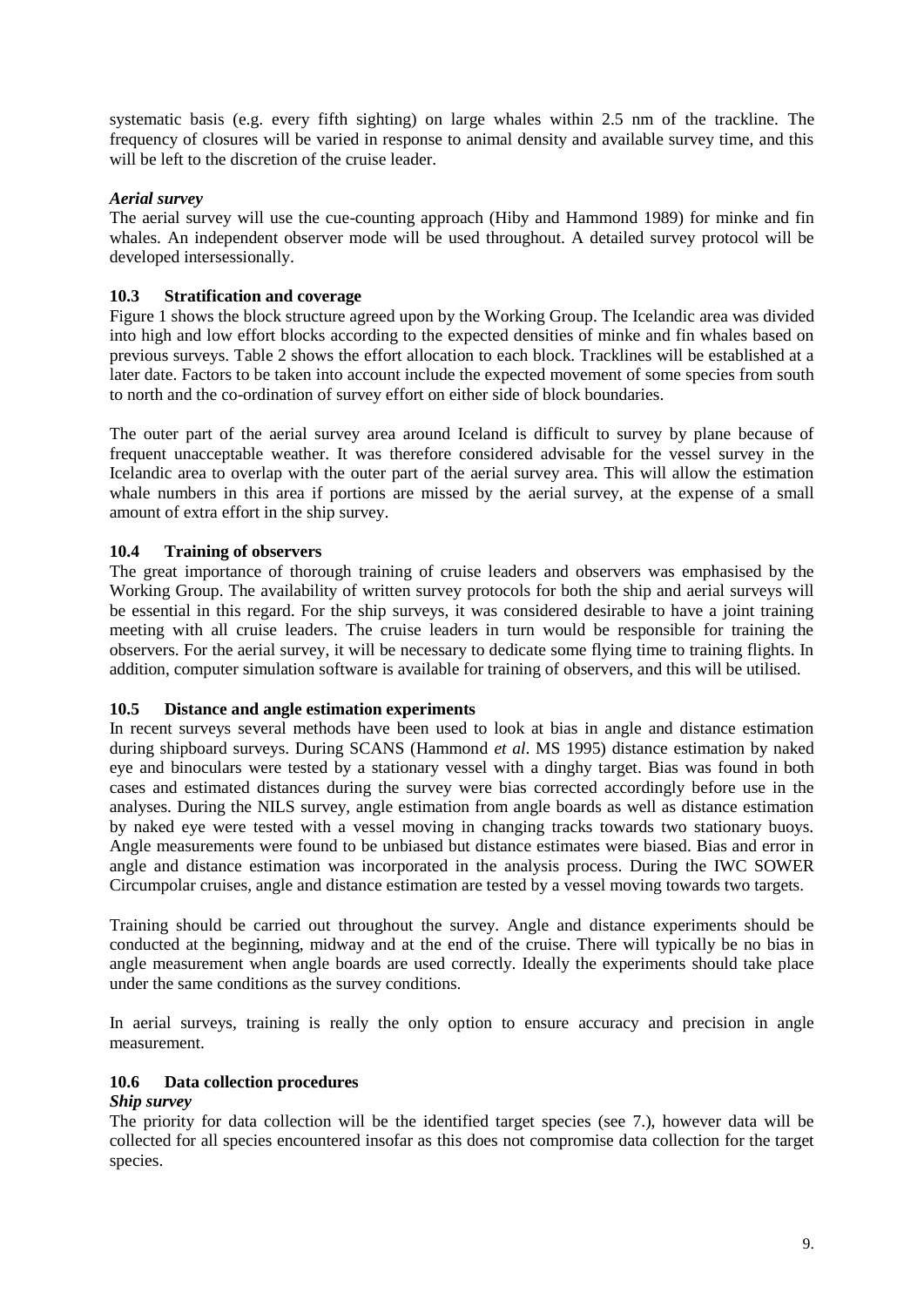On the Norwegian part of the survey, methodology and data collection procedures will be similar to the previous surveys.

On the Faroese and Icelandic parts of the survey, a double-platform configuration will be used. Observers on the tracking platform (TP) will search ahead of the primary platform (PP) and track sightings of target species (minke, bottlenose whale and dolphin groups), until they have been seen by the primary platform or have passed abeam. For other species the tracker platform will act as a primary platform. This methodology follows the one established for the SCANS survey (Hammond *et al*. 1995) and followed by the Faroese vessel during the NASS 95 survey (Desportes *et al*. MS 1996).

The primary platform will have two observers searching with naked eyes in a standard way for line transect surveys and concentrating their searching effort within 1000 m of the vessel. They will be allowed to use binoculars for species identification. Their data will be used to estimate sighting rate and effective strip width. Distances to sightings will be estimated and angles from the trackline to the cues will be read from mounted angle boards. The PP will be audibly and visually isolated from TP, but will be linked to the TP by telephone. Bridge, crew, and other observers will be instructed not to indicate any sightings to the PP.

The TP will have two observers (trackers) searching with mounted binoculars and one other observer, the duplicate identifier (DI). Trackers will search with binoculars, further ahead of the ship than the observers on the PP (i.e. beyond 1000m), within a field of 60° to -10° on each side of the trackline (i.e. 20 overlap between trackers). They should detect animals sufficiently far ahead of the vessel so that they would not yet have reacted to the vessel's presence. Such responsive movement by minke whales may begin 300 to 1,100 metres from the vessel (Palka and Hammond forthcoming). Trackers will attempt to track whales via multiple sightings as they are approached by the vessel, until the animals have either passed abeam or have been detected by the primary platform. The trackers will record their observations on a tape recorder.

Trackers will estimate distances using binocular reticules. The binoculars will be mounted on rotating monopods with a pointer aligned with the binoculars and passing through an angle board to measure angle from the trackline.

The DI will act as a raporteur/co-ordinator. The DI will maintain contact with the PP, assign sighting numbers to all observations and make judgements about duplicate sightings. The DI will also record sighting conditions in real time onto a computer connected to a GPS.

At least 50% of every leg will be covered in a Beaufort sea state not exceeding 4 and with visibility exceeding 1000 m with no rain. Ideally these portions should be equally distributed along the whole leg.

In the Denmark Strait area, legs will be assigned according to the expected position of the ice edge. These legs will be adjusted according to the actual position of the ice edge, with the overall objective of maintaining equal coverage probability. A procedure for adapting the cruise track according to the position of the ice edge will be incorporated into the survey protocol.

Draft protocol and data entry forms will be drafted and circulated to WG members for approval. The same protocol and forms will be used by the Faroese and the Icelandic vessels. In addition a common data entry software will be used.

# *Aerial survey*

The data collection procedures for the aerial survey will be fully explained in the survey protocol (see 10.2).

#### **10.7 Collection of behavioural and ancillary data**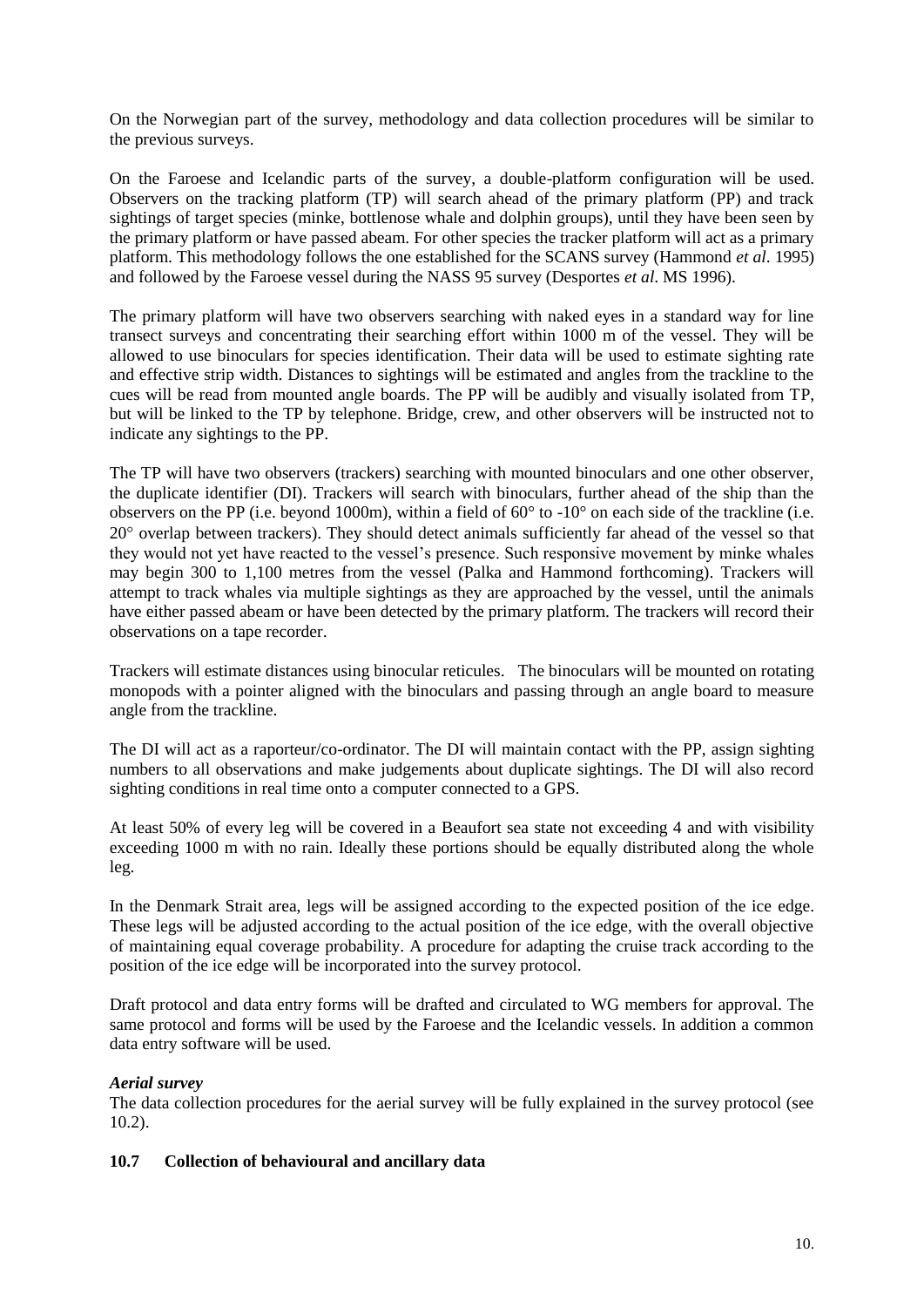Generally, the collection of behavioural data will be of lesser priority than sighting target or non-target species, and will only be carried out insofar as it does not interfere with sightings. Iceland identified a need to collect surfacing data for sperm whales, and this was considered feasible as it will not likely detract from the primary goals of the survey.

The availability of real-time sea surface temperature and other remote sensing information will be investigated by the Secretariat, as this will be useful in interpreting the results of the survey.

### **10.8 Collection of biopsy samples and tagging**

Collection of biopsy samples will be a secondary activity and will be carried out if time and conditions allow at the discretion of the cruise leader. During the Norwegian surveys, biopsy samples are generally collected when conditions will not allow surveying. Priorities for the collection of biopsy samples relate to previously identified stock delineation problems, and will be as follows:

Minke whales off SE and S Greenland, and in the eastern North Sea:

Fin whales in the Faroese blocks, off eastern Iceland and in the Jan Mayen area.

It was also noted that minke whale biopsy samples are presently being collected off western Scotland, which will be useful for comparative purposes.

A small number (2-3) of satellite tags will be deployed on fin whales in the Icelandic area.

#### **10.9 Other considerations**

The Working Group was informed of the existence of a towed acoustic array for recording vocalisations of small cetaceans. The recorder is designed to be maintenance free once deployed. This was considered to be potentially a valuable addition to the survey, particular to the Norwegian portion in the North Sea. The Working Group agreed to investigate the availability and suitability of this system, and decide on its use at a later date.

#### **11. OTHER ISSUES**

Data coding and entry should be carried out during or as soon as possible after the survey. The importance of stringent verification and validation procedures for survey data was emphasised by the Working Group. In this regard Donovan informed the Working Group of the software that is used to validate data from IWC IDCR/SOWER cruises. The data are validated by running a series of programs which check that the value of a variable in a record lies within a certain range, the compatibility of one variable with another variable within the same record, and the consistency between records (eg. calculating speed needed to travel between two points based on their times and positions). Files listing all the errors are produced. Other programs are also available to plot and check positions. The Working Group recommended that similar procedures should be used to validate data produced during the NASS-2001 survey.

The Working Group emphasised that every effort should be made to complete analyses of the abundance of target species as quickly as possible after the completion of the survey. Analyses of the abundance of non-target species are of lesser importance, but should be completed within a reasonable time frame. Analyses of target species abundance should ideally be completed jointly by a standardised methodology.

#### **12. ADOPTION OF REPORT**

A draft version of the report was adopted at the meeting, and a complete version was adopted by correspondence on January 17, 2001.

#### **REFERENCES**

Borchers, D.L., Burt, M.L. and Desportes, G. (MS) 1996. Preliminary estimates of abundance of longfinned pilot whales (*Globicephala melas*) from the Faroese component of the NASS-95 survey. Working paper WP-9 for the ICES Study Group on Long-Finned Pilot Whales, 22-26 April, 1996.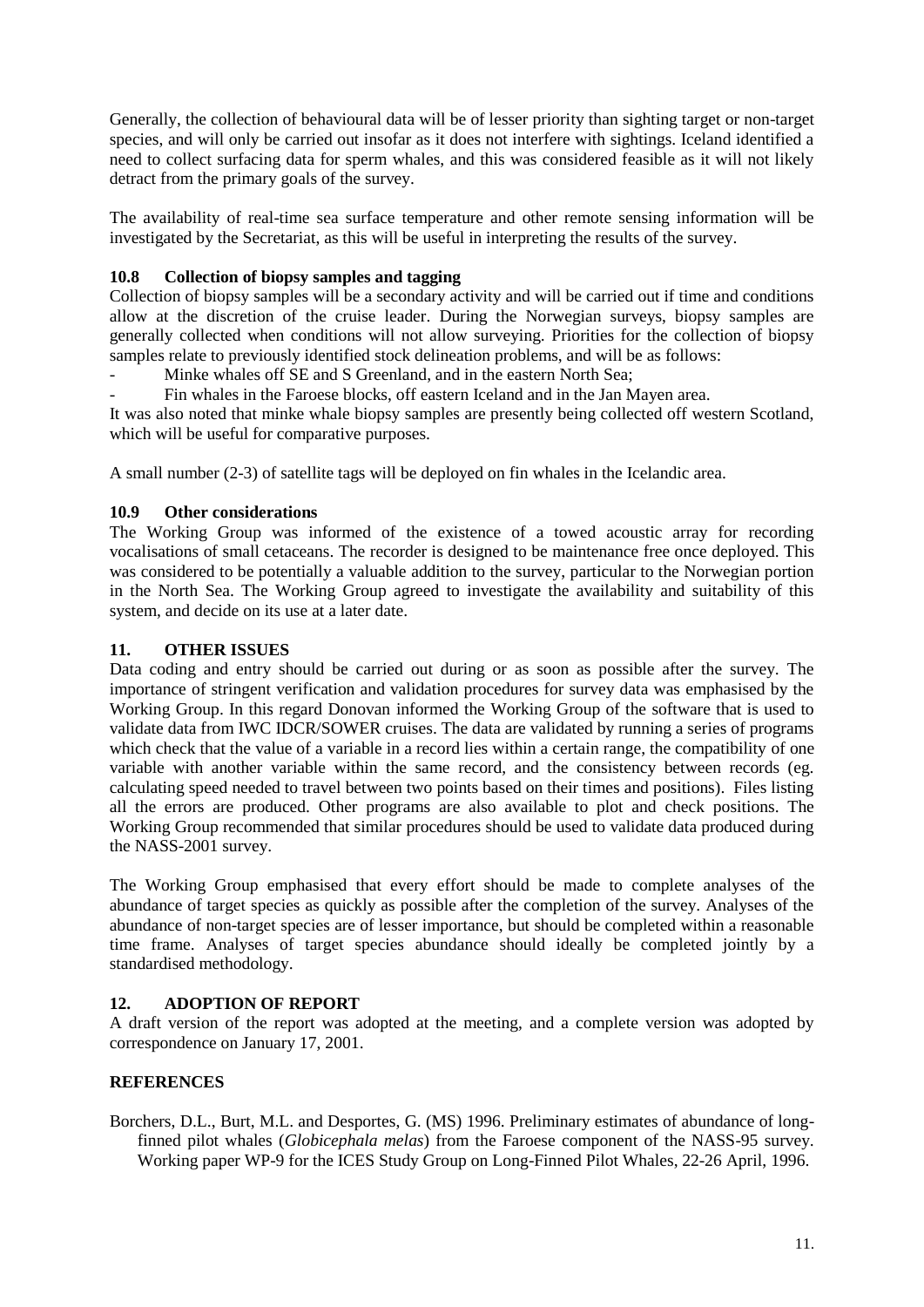- Borchers, D.L., McCracken, M., Gunnlaugsson, Th., and Burt, M.L. (MS) 1997. Estimates of minke whale abundance from the 1987 and 1995 NASS aerial surveys. Working paper SC/5/AE/2 for the NAMMCO Scientific Committee Working Group on Abundance Estimates.
- Borchers, D.L., Øien, N., Gunnlaugsson, Th. and Burt, M.L. (MS) 1998. Minke whale abundance in the NVS stratum of the CM management Area from NASS95. Working Paper SC/50/RMP/10 for the IWC Scientific Committee.
- Desportes, G., Bloch, D., Allali, P., Barbraud, C., Egholm, J., Joensen, M., Leroy, B. Mougeot, F., Mouritsen, R. Reinert, A. and Sequiera, M. (MS) 1996. NASS-95, preliminary report of the Faroese cruise. Working Paper SC/4/16 for the 4th Meeting of the NAMMCO Scientific Committee.
- Gunnlaugsson, Th. and Sigurjónsson, J. 1990. NASS-87: Estimation of whale abundance based on observations made onboard Icelandic and Faroese survey vessels. *Rep. int. Whal. Commn* 40:571- 580.
- Hammond, P.S., Benke, H., Berggren, P., Borchers, D.L., Buckland, S.T., Collet, A., Heide-Jorgensen, M.P., Heimlich-Boran, S., Hiby, A.R., Leopold, M.F., And Øien, N. (MS) 1995. Distribution and abundance of the harbour porpoise and other small cetaceans in the North Sea and adjacent waters. SCANS Final Report Life 92-2/UK/027 October 1995.
- Hiby, A.R. and Hammond, P.S. 1989. Survey techniques for estimating current abundance and monitoring trends in abundance of cetaceans. *Rep. Int. Whal. Commn* (Special issue 11):47-80.
- Hiby, L., Ward, A. and Lovell, P. 1989. Analysis of the North Atlantic Sightings Survey 1987: Aerial survey results. *Rep. int. Whal. Commn* 39:447-455.
- [NAMMCO] North Atlantic Marine Mammal Commission. 1998. Report of the fifth meeting of the Scientific Committee. In: NAMMCO Annual Report 1997, NAMMCO, Tromsø, pp. 85-202.
- [NAMMCO] North Atlantic Marine Mammal Commission. 1999. Report of the sixth meeting of the Scientific Committee. In: NAMMCO Annual Report 1998, NAMMCO, Tromsø, pp. 89-131.
- Øien, N. (MS) 1996. *Lagenorhychus* species in Norwegian waters as revealed from incidental observations and recent sighting surveys. Working Paper SC/48/SM/15 for the IWC Scientific Committee.
- Palka, D.L. and Hammond, P.S. 2001 Accounting for responsive movement in line transect estimates of abundance. *Can J. Fish. Aquat. Sci.* Forthcoming.
- Schweder, T., Skaug, H.J., Dimakos, X.K., Langaas, M. and Øien, N. 1996. Abundance of northeastern Atlantic minke whales, estimates for 1989 and 1995. *Rep. Int. Whal. Commn* 47:453- 484.
- Sigurjónsson, J., and Gunnlaugsson, Th. 1989. NASS-87: Shipboard sightings surveys in Icelandic and adjacent waters June-July 1987. *Rep. int. Whal. Commn* 40:571-580.
- Sigurjónsson, J., Víkingsson, G., Gunnlaugsson, Th., and Halldórsson, S.D. (MS) 1996. North Atlantic Sightings Surveys 1995 (NASS-95): Shipboard surveys in Icelandic and adjacent waters, June-July 1995, Preliminary cruise report. Working Paper SC/4/18 for the 4th Meeting of the NAMMCO Scientific Committee.
- Smith, T.D., Allen, J., Clapham, P.J., Hammond, P.S., Katona, S., Larsen, F., Lien, J., Mattila, D., Palsbøll, P.J., Sigurjónsson, J., Stevick, P.T. and Øien, N. 1999. An ocean-basin-wide mark-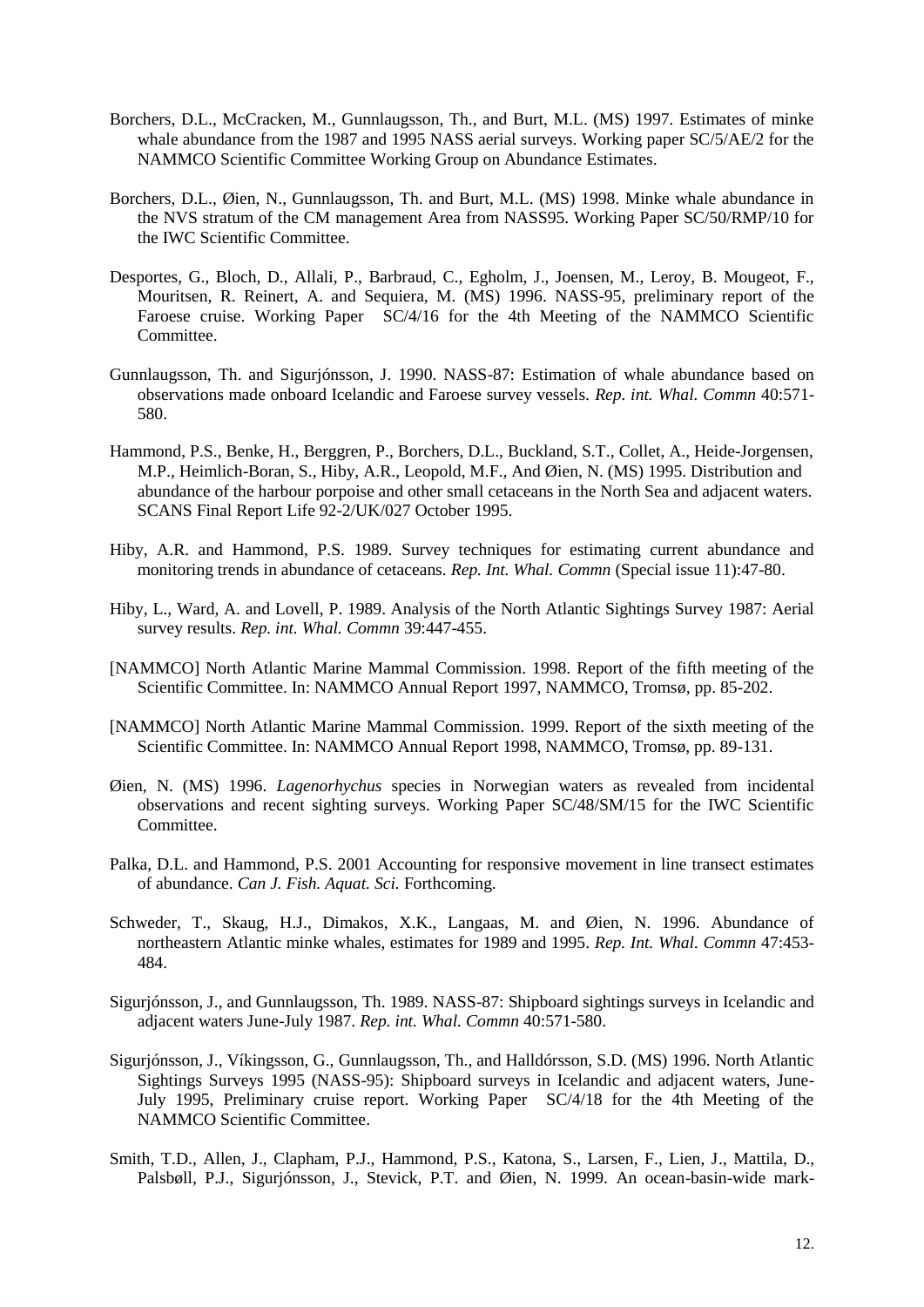recapture study of the North Atlantic humpback whale (Megaptera novaengliae). *Mar. Mam. Sci*. 15:1-32.

Thomas, L., Laake, J.L., Derry, J.F., Buckland, S.T., Borchers, D.L., Anderson, D.R., Burnham, K.P., Strindberg, S., Hedley, S.L., Burt, M.L., Marques, F.F.C., Pollard, J.H. and Fewster, R.M. 1998. Distance 3.5. Research Unit for Wildlife Population Assessment, University of St. Andrews, UK. Available: http://www.ruwpa.st-and.ac.uk/distance/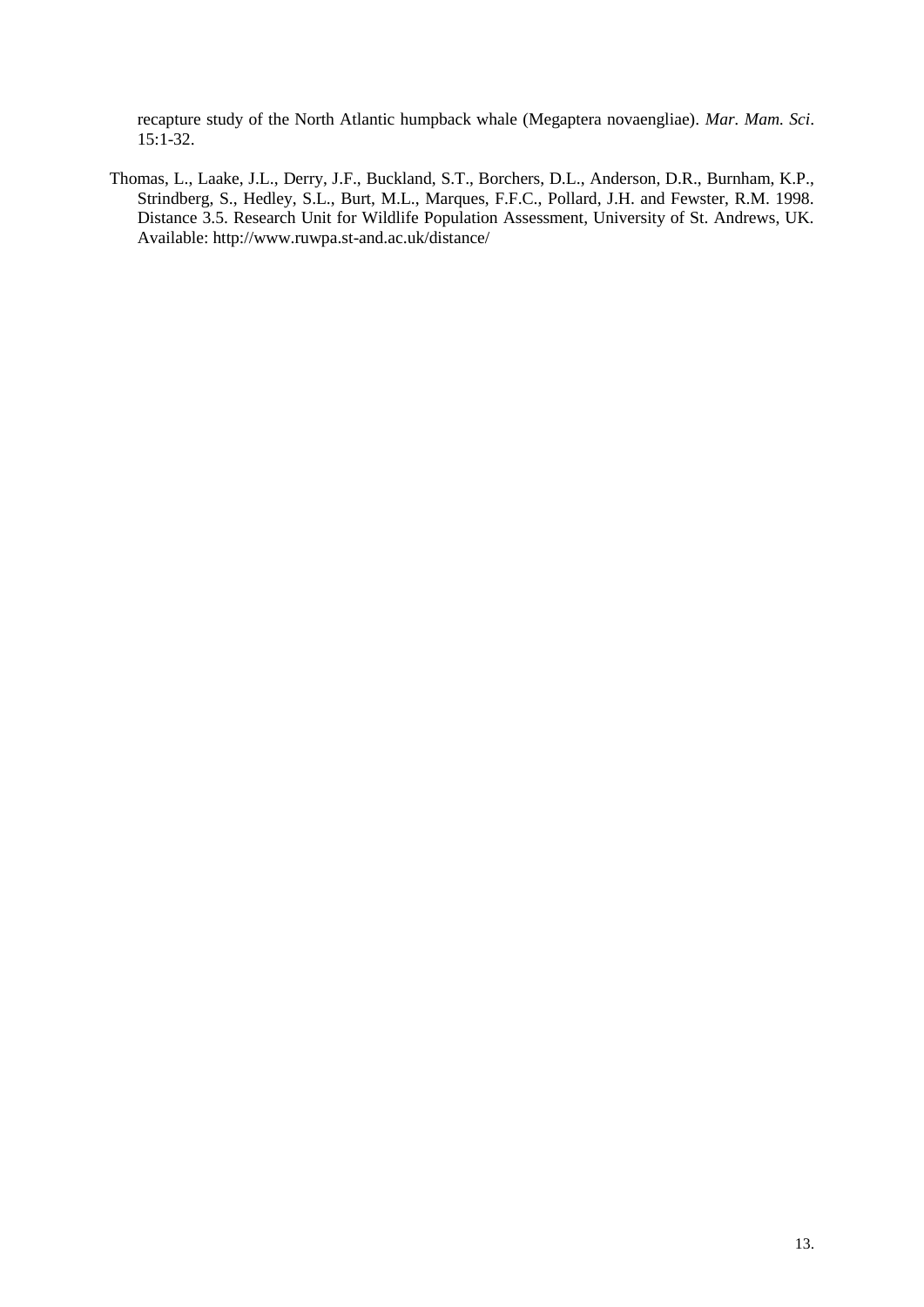**Table 1.** Further analyses to be carried out from NASS-95. Priority-  $H = High$ ,  $M = Medium$ ,  $L =$ Low, Area-  $F =$  Faroes, I = Iceland, N = Norway.

| <b>Priority</b> | <b>Species</b>   | Area          | <b>Task</b>                                                                                                                                                                                                                                                      | <b>Who</b>                     | <b>Target</b><br>Date |
|-----------------|------------------|---------------|------------------------------------------------------------------------------------------------------------------------------------------------------------------------------------------------------------------------------------------------------------------|--------------------------------|-----------------------|
| H               | minke            | I<br>(aerial) | Evaluate the frequency distributions of the<br>radial distance data to determine if there is<br>evidence of rounding error. Carry out a<br>to<br>determine<br>simulation<br>study<br>the<br>sensitivity of the analysis to various<br>degrees of observer error. | Consultant                     | Jul. $1$<br>2001      |
| H               | minke            | I.F<br>(ship) | The analysis of these data should be<br>documented and published.                                                                                                                                                                                                | Consultant                     | Jul. $1$<br>2001      |
| H               | Delphinidae      | I, N, F       | Inspect Icelandic data to determine if the<br>level of analysis that is warranted. Carry<br>out required analyses on the Icelandic and<br>Faroese data. Submit paper for publication.                                                                            | Consultant                     | Jul.1<br>2001         |
| H               | fin              | N             | re-evaluation of<br>Complete<br>abundance<br>estimate.                                                                                                                                                                                                           | Øien                           | Jul. $1$<br>2001      |
| H               | humpback         | $\mathbf N$   | re-evaluation of<br>abundance<br>Complete<br>estimate.                                                                                                                                                                                                           | Øien                           | Jul. 1<br>2001        |
| M               | humpback         | I             | Provide information on sightings and effort<br>by Beaufort sea state category. Revise<br>variance estimate to account for non-<br>independence of observations<br>across<br>Beaufort sea state categories.                                                       | Pike,<br>Gunnlaugsson          | Apr. 1<br>2001        |
| M               | N.<br>bottlenose | I.F           | Complete standard line transect abundance<br>estimates.                                                                                                                                                                                                          | Pike,<br>Gunnlaugsson          | Jul. $1$<br>2001      |
| $\mathbf M$     | H. porpoise      | $\mathbf N$   | Complete abundance estimate and submit<br>paper.                                                                                                                                                                                                                 | Øien                           | Jul. 1<br>2001        |
| M               | H. porpoise      | $\mathbf I$   | Icelandic<br>Review<br>aerial<br>survey<br>to<br>if<br>sufficient<br>there<br>determine<br>are<br>observations under Beaufort conditions of<br>2 or less to warrant analysis. If so, proceed<br>with analysis.                                                   | Gunnlaugsson,<br>consultant    | Jul. 1<br>2001        |
| M               | blue             | I             | Determine proportion of confirmed vs.<br>"like" blue whale sightings. If it is<br>determined to be sufficient, proceed with<br>standard line transect analysis                                                                                                   | Gunnlaugsson,<br>Pike          | Jul. 1<br>2001        |
| L               | sperm            | N,I           | Complete standard line transect abundance<br>estimates.                                                                                                                                                                                                          | Øien,<br>Gunnlaugsson,<br>Pike | Jul. 1<br>2001        |
| L               | killer           | N,I           | Complete standard line transect abundance<br>estimate, perhaps combining data from 2<br>or all NASS surveys.                                                                                                                                                     | Gunnlaugsson,                  | Jul. 1<br>2001        |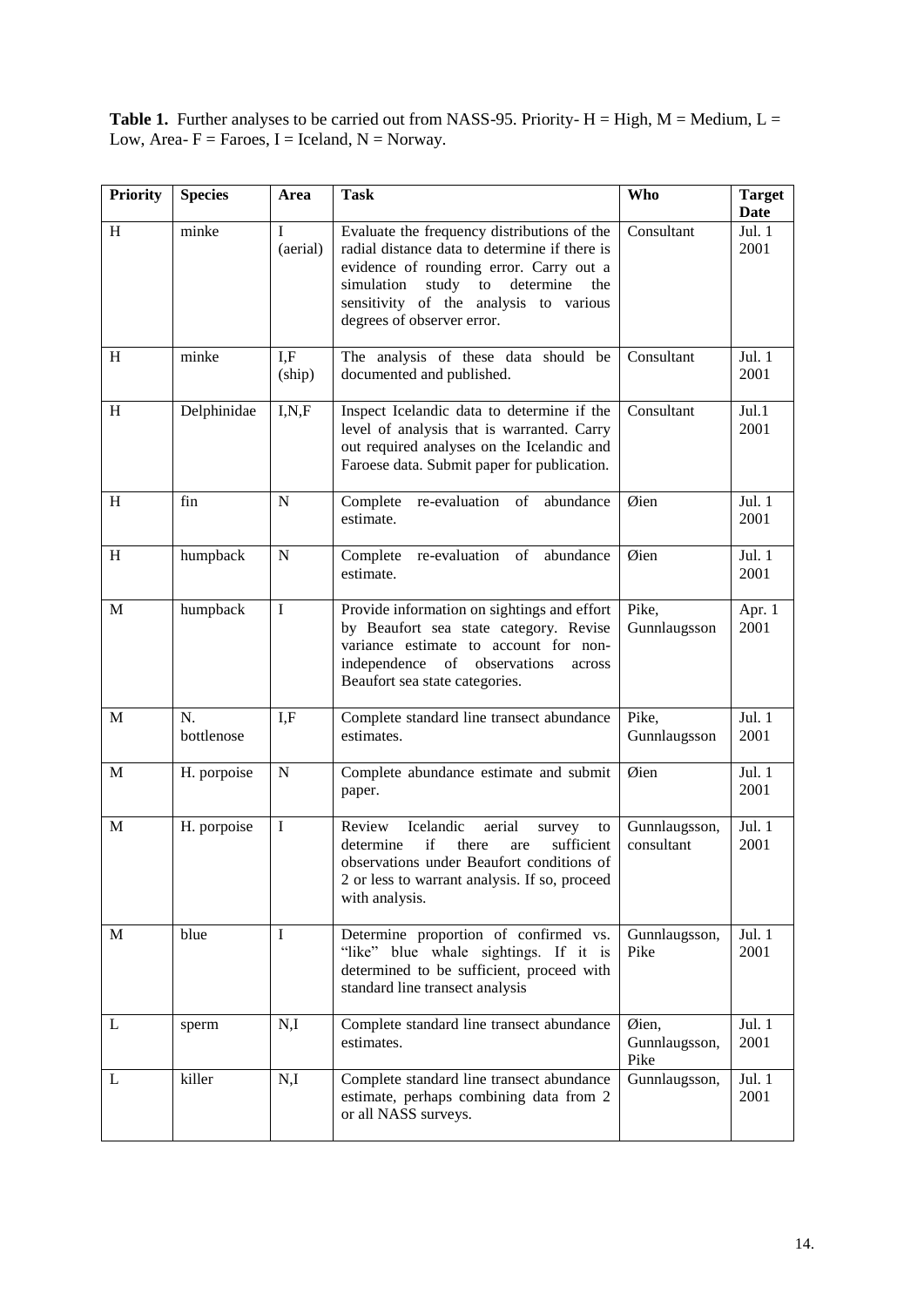| Area         | <b>Ship</b><br><b>Days</b> | Hrs/day | <b>Realisable</b><br><b>Effort</b><br>$(\%)$ | <b>Block</b> | Area<br>$(K \text{ nm}^2)$ | <b>Effort</b><br>(nm) | Coverage<br>(nm/nm <sup>2</sup> ) | <b>Effort</b><br><b>Allocation</b><br>(% of Total) |
|--------------|----------------------------|---------|----------------------------------------------|--------------|----------------------------|-----------------------|-----------------------------------|----------------------------------------------------|
| Norway       | 35                         | 18      | 40                                           | $N-1$        | 100                        | 2,500                 | 0.025                             | 23                                                 |
| Faroes       | 28                         | 18      | 40                                           | $F-1$        | 150                        | 2,000                 | 0.013                             | 19                                                 |
| Iceland      | 33                         | 20      | 50                                           | $I-1$        | 150                        | 2,200                 | 0.015                             | 20                                                 |
| North        |                            |         |                                              | $I-2$        | 50                         | 1,100                 | 0.022                             | 10                                                 |
| Iceland      | 33                         | 18      | 50                                           | I-4 and I-5  | 65                         | 2,000                 | 0.031                             | 19                                                 |
| South        |                            |         |                                              | $I-3$        | 65                         | 1,000                 | 0.015                             | 9                                                  |
| <b>TOTAL</b> | 129                        |         |                                              |              | 580                        | 10,800                |                                   | <b>100</b>                                         |

**Table 2.** Estimated effort allocation to survey blocks, NASS-2001.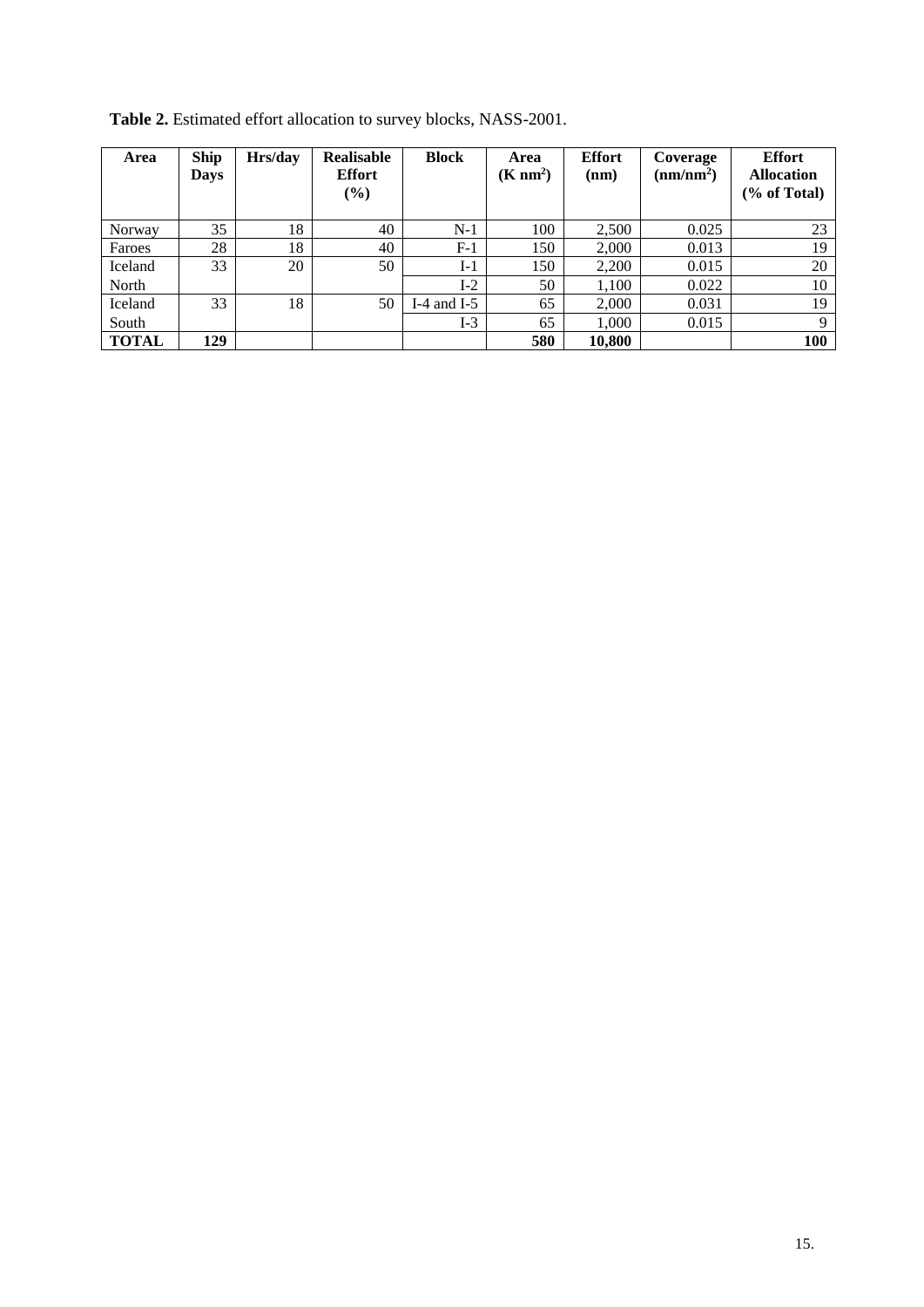

**Fig. 2.** NASS-2001 survey area, identifying blocks to be covered by Faroese, Icelandic and Norwegian vessels. The shaded area around Iceland will be covered by aerial survey.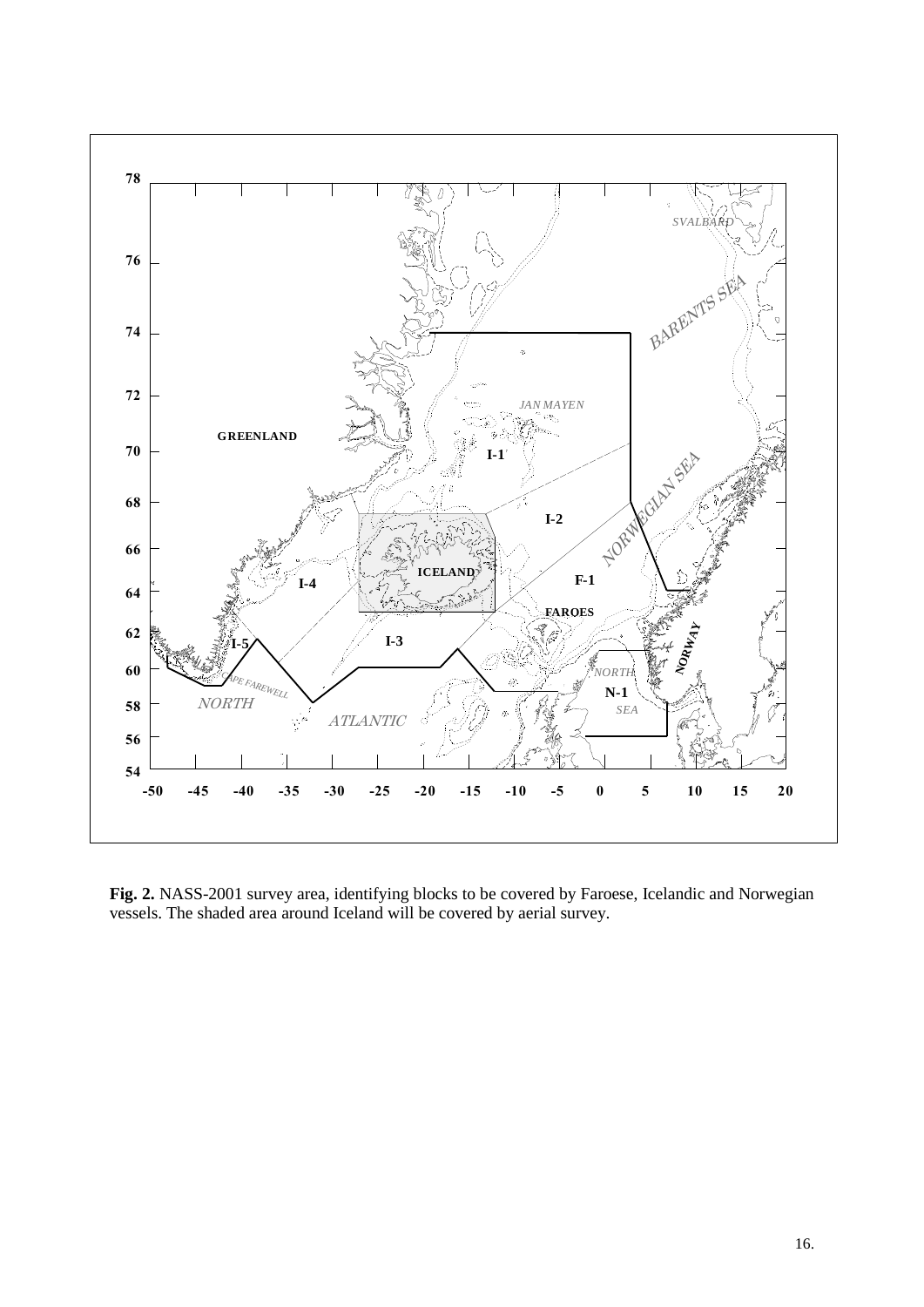#### **Appendix 1**

# **LIST OF PARTICIPANTS**

Dr Dorete Bloch Natural History Museum, Futalag 40, FR-100 Tórshavn, Faroe Islands ph: +298 31 85 88 fax: +298 31 85 89 email: doreteb@ngs.fo

Dr David Borchers Research Unit for Wildlife Population Assessment, Maths Institute, North Haugh University of St Andrews Fife, KY16 9SS Scotland ph: +44 1334 463806 fax: +44 1334 463748 email: dlb@st-and.ac.uk

Dr Genevieve Desportes, Fjord and Belt Centre Margrethes Plads 1 DL-5300 Kerteminde Denmark. ph: +45 65 32 57 83 fax: +45 65 32 42 64 email: genevieve@fjord-baelt.dk

Mr Greg Donovan Scientific Editor International Whaling Commission The Red House 135 Station Road Impington, Cambridge UK CB4 9N9 ph: +44 1233 233 971 fax: +44 1233 232 876 email: gregiwc@compuserve.com

Mr Þorvaldur Gunnlaugsson Marine Research Institute, PO Box 1390, IS-121 Reykjavik, Iceland ph: +354 5331363 fax:  $+354\,5623790$ email: thg@halo.is

Dr Phil Hammond Sea Mammal Research Unit University of St Andrews St Andrews, Fife KY16 8LB Scotland ph: +01 334 462630/463222 fax: +01 334 462632 email: psh2@st-andrews.ac.uk

Dr Grete Hovelsrud-Broda General Secretary, North Atlantic Marine Mammal Commission, University of Tromsø, N-9037 Tromsø, Norway ph: +47 77 64 59 04 fax: +47 77 64 59 05 email: gretehb@nammco.no

Dr Nils Øien (Chairman) Institute of Marine Research P.O.Box 1870 Nordnes N-5024 Bergen Norway ph: +47 55 23 86 11 fax: +47 55 23 86 17 email: nils@imr.no

Mr Daniel Pike Scientific Secretary, North Atlantic Marine Mammal Commission, University of Tromsø, N-9037 Tromsø, Norway ph: +47 77 64 59 08 fax: +47 77 64 59 05 email: dan.pike@nammco.no

Dr Hans Skaug Institute of Marine Research P.O.Box 1870 Nordnes N-5024 Bergen Norway ph: +47 55 23 84 25 fax: +47 55 23 86 87 email: skaug@imr.no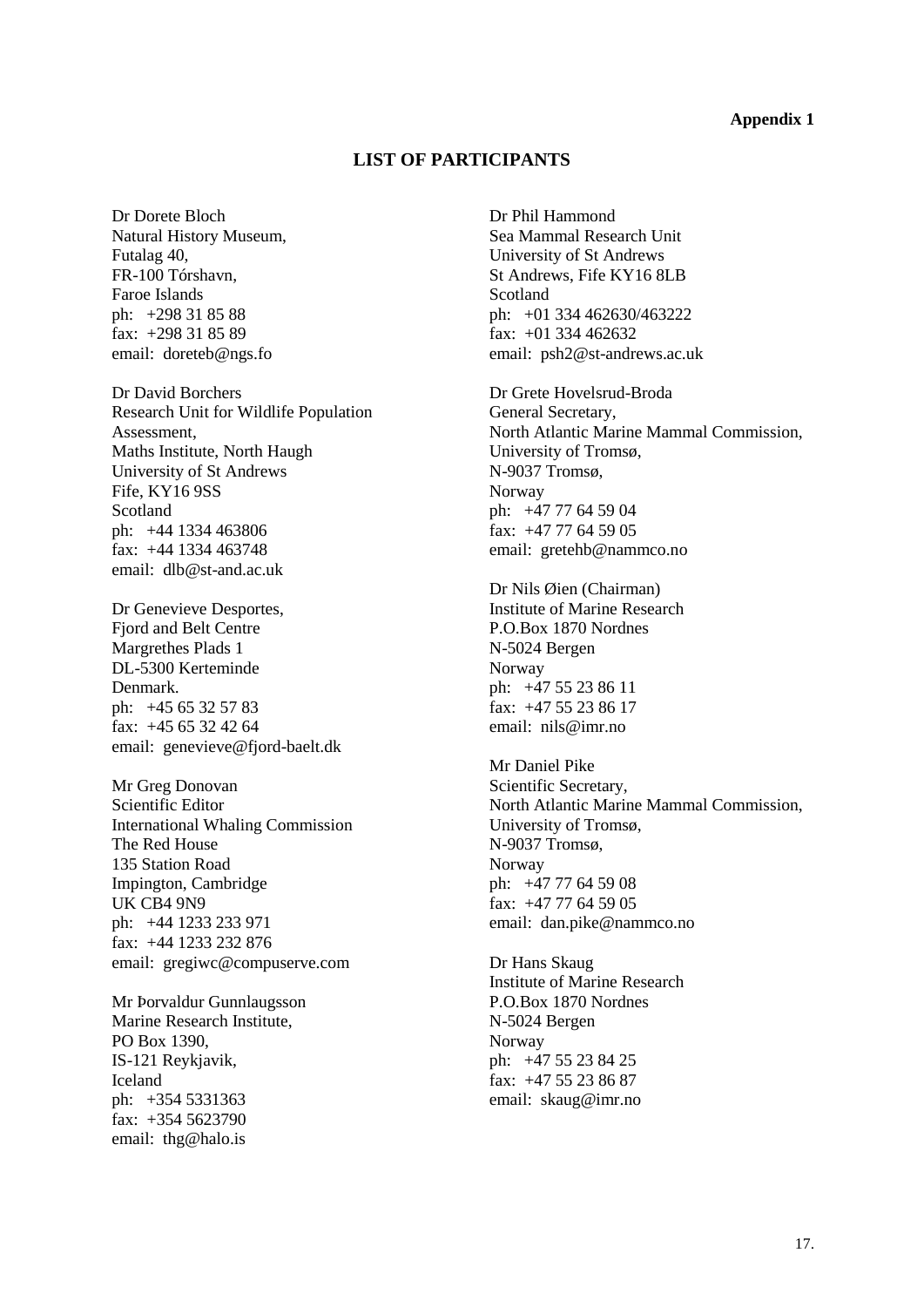Mr Gisli Vikingsson Marine Research Institute, PO Box 1390, IS-121 Reykjavik, Iceland ph: +354 5520 240 fax: +354 5623 790 email: gisli@hafro.is

Dr Lars Witting Greenland Nature Research Institute P.O.Box 570 DK-3900 Nuuk Greenland ph: +299 32 10 95 fax:  $+299$  32 59 57 email: larsw@natur.gl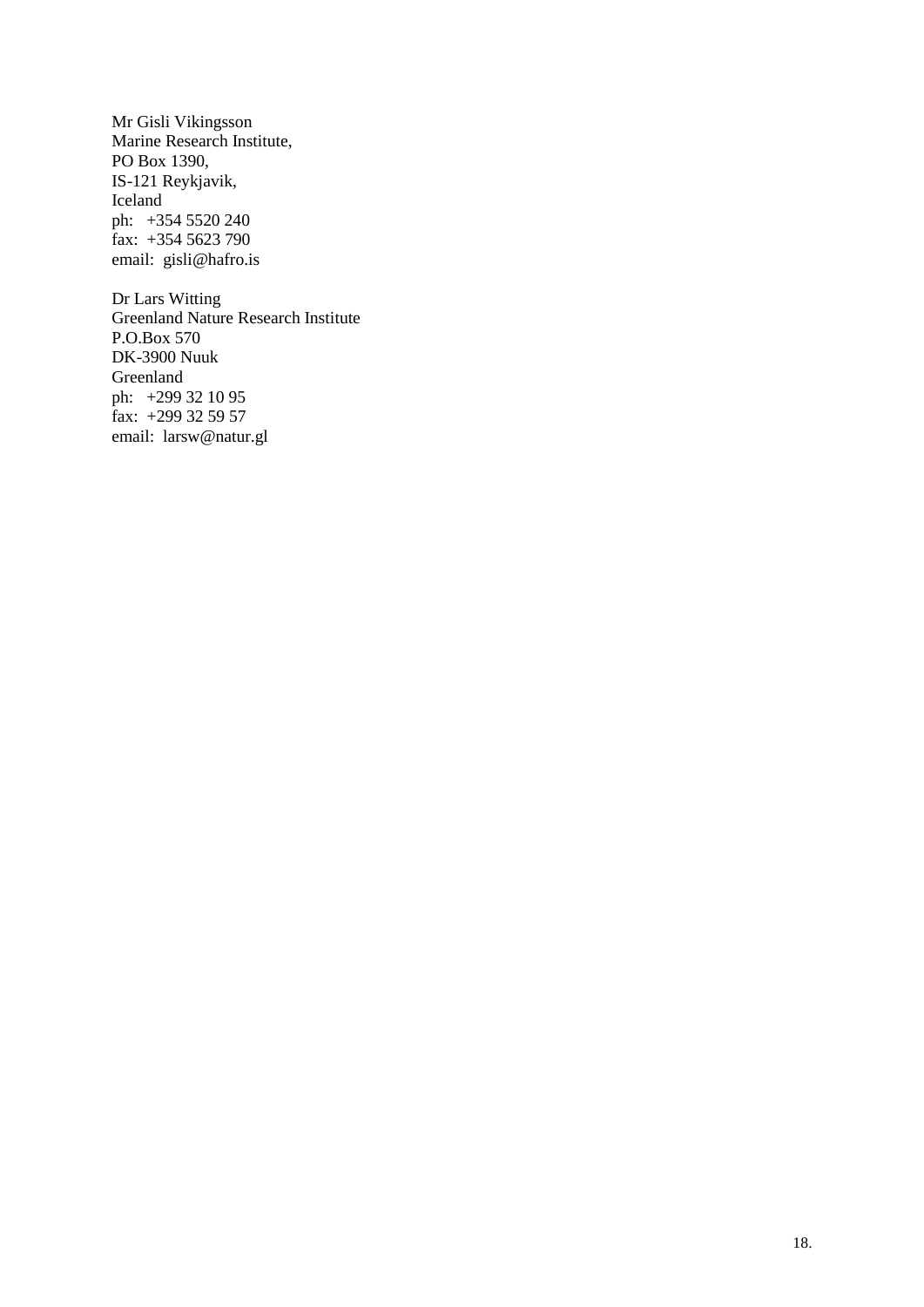# **Appendix 2**

#### **AGENDA**

- 1. Opening remarks
- 2. Adoption of Agenda
- 3. Appointment of Rapporteur
- 4. Review of available documents and reports

#### **Part 1: Further development of abundance estimates from NASS 95**

- 5. Status of analyses from NASS 95
	- 5.1 Minke whale
		- 5.1.1 Present status of analyses
		- 5.1.2 Further analyses required
	- 5.2 Fin whale
		- 5.2.1 Present status of analyses
		- 5.2.2 Further analyses required
	- 5.3 Sei whale
		- 5.3.1 Present status of analyses
		- 5.3.2 Further analyses required
	- 5.4 Pilot whale
		- 5.4.1 Present status of analyses
		- 5.4.2 Further analyses required
	- 5.5 Humpback whale
		- 5.5.1 Present status of analyses
		- 5.5.2 Further analyses required
	- 5.6 Blue whale
		- 5.6.1 Present status of analyses
		- 5.6.2 Further analyses required
	- 5.7 Sperm whale
		- 5.7.1 Present status of analyses
		- 5.7.2 Further analyses required
	- 5.8 Killer whale
		- 5.8.1 Present status of analyses
		- 5.8.2 Further analyses required
	- 5.9 Northern bottlenose whale
		- 5.9.1 Present status of analyses
		- 5.9.2 Further analyses required
	- 5.10 Harbour porpoise
		- 5.10.1 Present status of analyses
		- 5.10.2 Further analyses required
	- 5.11 Small delphinidae
		- 5.11.1 Present status of analyses
		- 5.11.2 Further analyses required
- 6. Plan for carrying out required analyses: Who will do what, when?
	- 6.1 Prioritising required analyses
	- 6.2 Workplan
	- 6.3 Plans for publication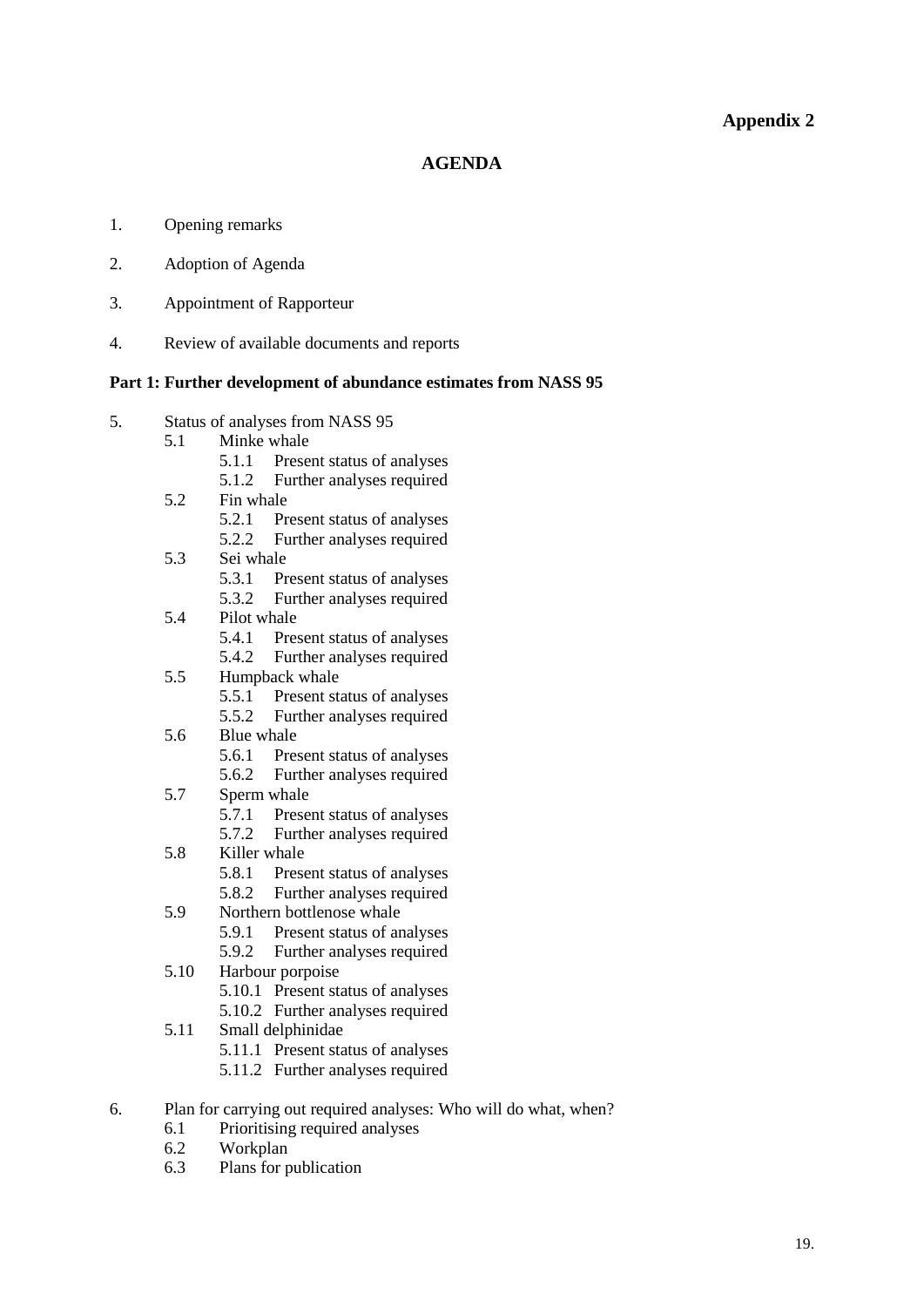### **Part II: Planning NASS 2001**

- 7. Identification of priority species
- 8. Present survey plans of national research programmes
	- 8.1 Faroes
	- **Greenland**
	- 8.3 Iceland
	- 8.4 Norway
	- 8.5 Others
- 9. Co-ordination of survey effort<br>9.1 Timing
	- 9.1 Timing<br>9.2 Coverag
	- Coverage
	- 9.3 Potential for increasing survey coverage
	- 9.4 Funding issues
- 10. Methodology<br>10.1 Platfo
	- 10.1 Platforms<br>10.2 Survey mo
	- 10.2 Survey modes<br>10.3 Stratification a
	- Stratification and coverage
	- 10.4 Training of observers
	- 10.5 Distance and angle estimation experiments
	- 10.6 Data collection procedures
	- 10.7 Collection of behavioural and ancillary data
	- 10.8 Collection of biopsy samples and tagging
	- 10.9 Other considerations
- 11. Other issues
- 12. Adoption of report